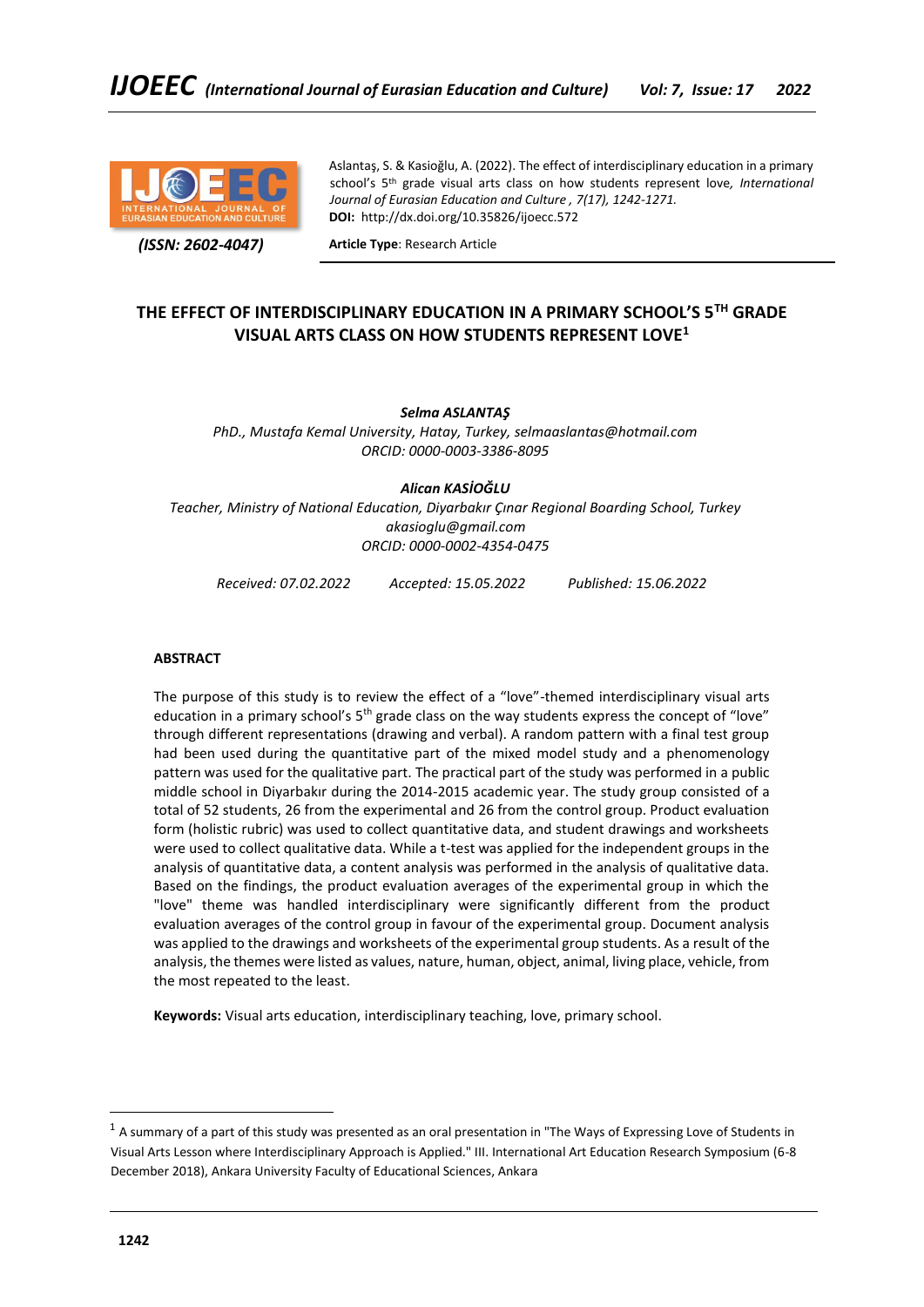#### **INTRODUCTION**

Interdisciplinary teaching, a frequent agenda item in art education, is not only an opinion and practice but also a program model and a way of teaching (Kırışoğlu, 2009, p. 42). "Efland (2002) proposes two models in the interdisciplinary approach to arts education. These are the *key work* and *key theme* models (cited by Kırışoğlu, 2009, p. 75)." In the key work model, a work of art is chosen to start the learning and this work of art acts as a bridge that makes the connection with the other fields of subjects. While the key theme model is applied along with a theme or a subject, science, social sciences, visual arts, or other disciplines of art and merged with the theme. At this point, the model itself is insignificant, but rather the more important thing is to be able to provide holistic teaching by ensuring the simultaneous use of a child's mental, sensual and psychomotor capacities (Kırışoğlu, 2009). Associating different disciplines with Visual Arts Class is considered to be important in the development of students, teachers, and educational environments. In this way, permanent learning can be achieved through the creation of more dynamic learning environments (Colbert, 1997; Delier, 2005; İşler, 2004). According to McMillen and Kennedy (2018), interdisciplinary teaching allows students to learn new materials and demonstrate what they have learned in more than one approach. In this way, learning can become more enjoyable, cheerful, and permanent and contribute positively to academic success. As stated by Lorimer (2009), the integration of arts education in the application of the interdisciplinary approach increases motivation in the classroom and creates a more cheerful teaching environment. Furthermore, *"learning through doing and experiencing"* increases academic achievement while also developing critical thinking. Thus, interdisciplinary arts education acts as a catalyst for personal, social, and academic development. According to Yarımca (2011), interdisciplinary teaching gives students the opportunity to create new ideas and synthesize the relationships between these ideas. Thanks to the application of interdisciplinary teaching in visual arts education, students' motivation and curiosity towards learning increase, and it is then possible to transfer their critical and creative thinking processes to other fields (Brezovnik, 2015). While a student experiences high-level thinking processes such as critical thinking, creative thinking, and relational thinking in the artistic production process, he\she can also experience this in mathematics, science, or the social science fields. However, this is a difficult process for both the educator and the student (Acar et al., 2018). As stated by Jensenius (2012), integrating other disciplines academically with different disciplines such as mathematics, science, the social sciences while conducting academic or scientific studies requires a more difficult process. One of the biggest factors in this is the differences in the nature, implementation, and evaluation process of art and art education. Integration or the interdisciplinary association of art refers to the effort to establish a series of relationships between learning in art and learning in other skills and courses. This effort often appeals to many educators and arts educators for different reasons. The integration of art with different disciplines makes sure that some studies are no longer based on theoretical research or philosophy by showing that it is a powerful way to learn and apply basic skills, knowledge, and attitudes (Deasy, 2002**).** "Studies indicate that arts provide additional learning paths that enable students to better understand the meanings of various subjects, including mathematics (Brezovnik, 2015, p. 16)." While art education includes the relationship between different branches of art, it also has an interdisciplinary structure that is connected with different disciplines. Sometimes it supports other disciplines, and sometimes it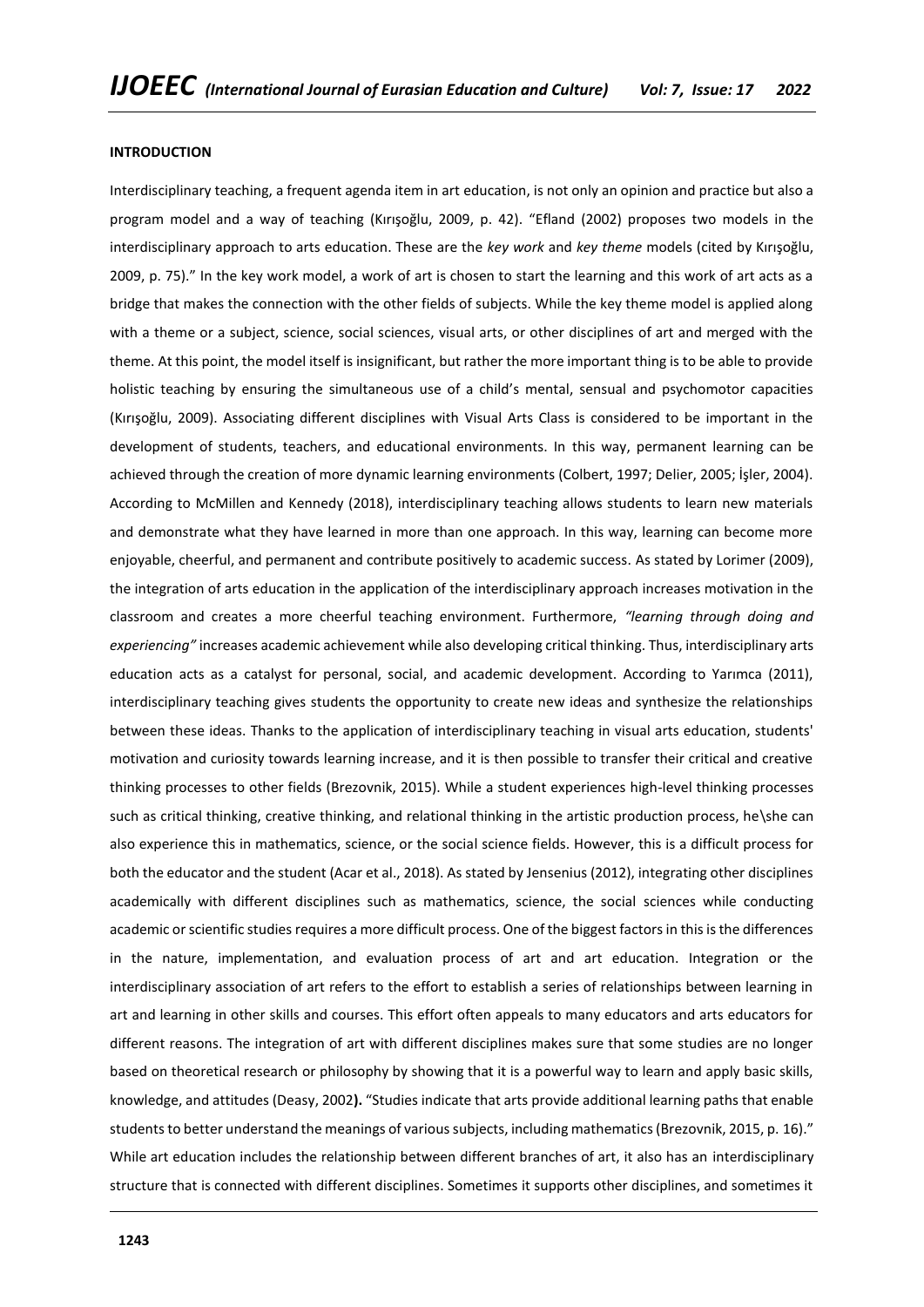is at the center as an executive. According to Deneme and Ada (2012), Doğan & Arıcı, (2019), Kanatlı & Çekici (2013) and Ünveren & Namlı Altıntaş, (2019). the interdisciplinary approach creates connections between completely different disciplines or fields such as mathematics, science, history, language, and art. Using this method, students develop a holistic perspective while associating school, classes, and life with each other. In addition, it helps students to think and learn effectively and to create their own thinking and learning styles (Klaassen, 2018). In addition to more than one academic discipline, integration methods and analytical frameworks are used in the application of interdisciplinary learning in the Visual Arts Class. Unlike multidisciplinary or cross-disciplinary teaching, it requires different perspectives to be merged or synthesized. (https://serc.carleton.edu/sp/library/ interdisciplinary/ how. Html). Making the students interested in the class, developing knowledge, insight, problem solving op-level thinking abilities, self-esteem, self-sufficiency, and the passion for learning are the common targets brought by teachers into the classroom as interdisciplinary teaching aims to contribute to these targets. While Kırışoğlu, (2009), Suraco, (2006) and Repko, (2009) believe that interdisciplinary teaching has a contributing effect on the improvement of cognitive abilities, Kavaloski (1979), Field et al. (1994), Newell (1990) and Vess (2009) conclude that interdisciplinary teaching offers several different educational advantages including the improvement of abilities, recognizing biases, critical thinking and the ability to tolerate uncertainty [\(https://serc.carleton.edu/sp/library/](https://serc.carleton.edu/sp/library/) interdisciplinary/ how. html).

#### **Love**

Regardless of age, geography, and culture, love has always been the factor that made humans what they are. Emotions are important in one's life and a life lacking in love is deficient in both social and individual terms. According to Bilim (2010), love is a concept used to express the closeness felt towards people, events, animals, location, plants, situations, or objects. While it is difficult to explain love from a psychological perspective, there is a lot that can be said about love. The concept of love, which has a multidimensional structure, differs according to the feelings and perspectives of individuals. "The language of love is not a phenomenon that is imprisoned within the limited patterns of any language, but rather it is a universal form of communication. Love is like an educator who always wants to elevate people and makes a special effort for this, beyond any conditioning, any thought (Benazus, 2002, p. 15)." According to Kayadibi (2002), the scope of love is wide and it is a difficult concept to understand. It constitutes the research subject of fields such as psychology, philosophy, literature, and medicine, and each field explains the concept of love according to its own nature. Love is the deepest and most rooted emotion among human emotions. Fromm (1996, p. 40) says, "It is one of the various aspects of the orientation that I call the producer: it is the active and creative commitment that man establishes with other people, himself and nature. …" He defines love with its deep and meaningful dimension. Human beings are in direct or indirect communication with all other living and non-living beings in nature through the social environment in which they live. Love is an important type of emotion in the formation and experience of this communication. Meeting the needs of love and attention that he/she encounters from the moment he/she is born constitutes the main factors in the formation of the concept of love in that individual (Bilim, 2010; Cüceloğlu, 1998). In recent years, it has been seen that more love-related research has been done in art, philosophy, and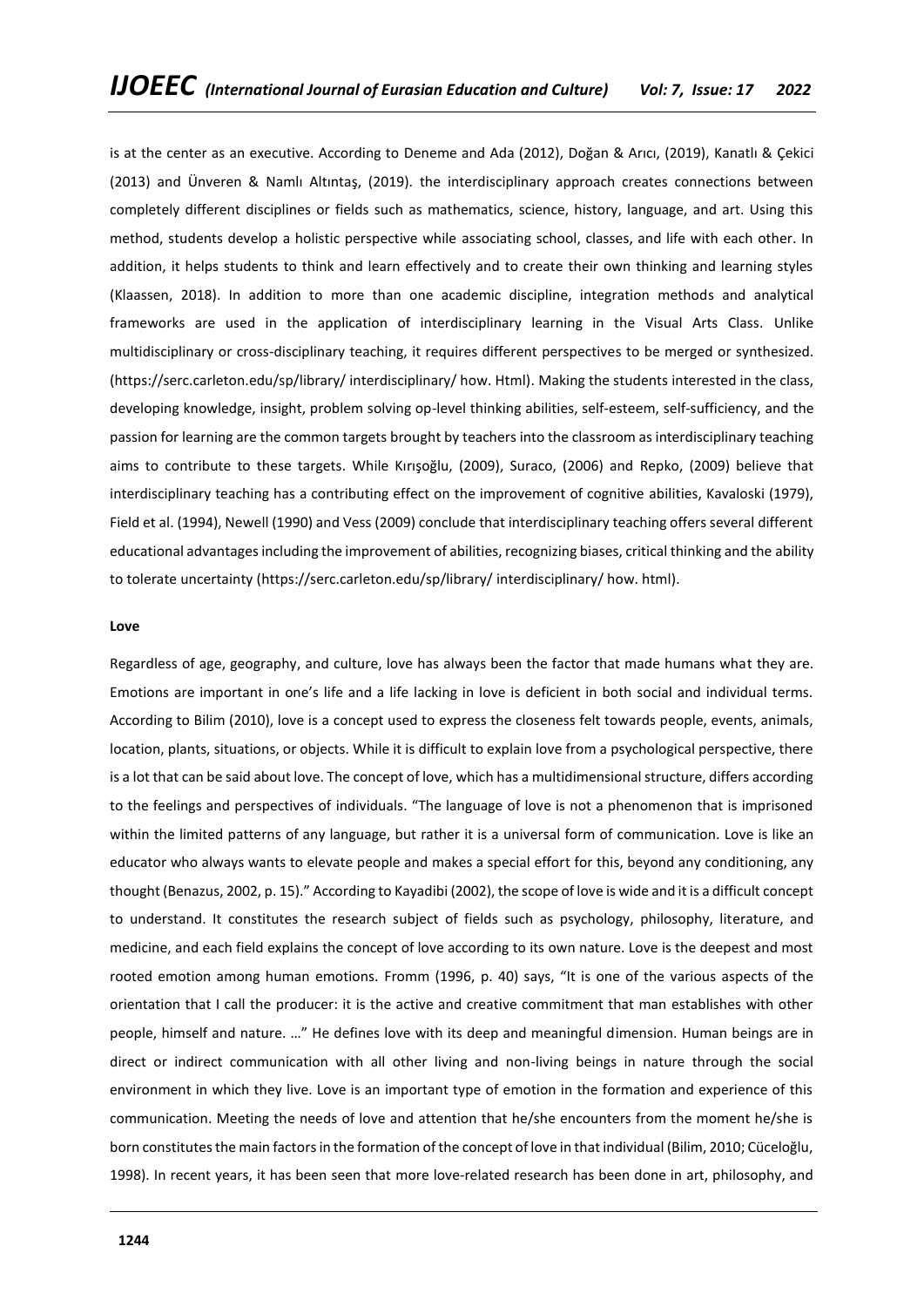other fields. In these studies, it is noteworthy that love is seen as an emotion that can be gained through education. As an emotion, it is seen that there are unlimited types of love with its multidimensional and comprehensive structure. The types of love can be listed as the love of people, love of God, love of science, love of country, love of parents, love of nature. The common point in the listed types of love is the act of loving itself (Benazus, 2002: Fromm, 2002; Özen & Gülaçtı, 2010). The most important condition for the development of the feeling of love in an individual is to share life with people who love life. A love of life is a feeling that cannot be taught from individual to individual through words, explanations, and advice about loving life. The development of a love of life in individuals shows itself in attitudes or behaviours rather than opinions and thoughts, and in the tone of voice rather than words. Rather than the individual and social rules and practices, love can be most observed in the energy, attitude, and behaviour of individuals (Fromm, 2000). Love is the strongest source of life that attaches a meaning to life and acts as the most basic requirement of man from his birth to his death. Being one of the most important elements for ensuring that human existence has meaningful integrity, love is comprehensive, and it is an indispensable basic phenomenon in human life (Akdoğan, 2001; Benazus, 2002; Rowshan, 2011). Love is seen in many different forms in human life, such as family love, companionship, love towards the opposite gender, life, nature, and animals. "Production, creation, and love of art can be added to the types of love. The main conditions of love are talent, artistic awareness, artistic ethics, and love… And one of the conditions of art is love (Akdoğan, 2001, p. 235)." According to Maslow, people want to love and be loved by making connections with other people within social life through love. They do not want to be present in an environment where they do not feel any love. To understand, to be understood, and to live in an environment that develops love are natural needs of humans (cited by Özen & Gülaçtı, 2010). A relationship filled with love (family, mutual relationship, friend etc.) is seen to be important for the psychological and biological health of individuals. However, is this importance the result of being loved or providing love or both? Some studies indicate that expressing emotion through writing helps an individual to develop that particular emotion (Wiseman, 2017, pp. 27-28). Nowadays, concepts related to love are becoming intertwined, and there are question marks in the minds of people about the exact meaning and definition of love Şahin et al., (2019). Although its place and importance in individual and social life has not been adequately researched, love as a feeling should take place in all areas of human life. It is also very important to conduct scientific studies on such an important and healthy feeling that gives meaning to human existence. Starting from their childhood years, individuals' perceptions of love shape their professional, moral, and social relations while determining what kind of individuals they will be in the future (Ergen, 2013; Kayadibi, 2002; Özen & Gülaçtı, 2010; Şahin et al., 2019). "Love is a value that should be embraced by everyone in all human relationships, enabling people to trust each other, develop their relationships, and thus enjoy life (Yıldız, 2011, p. 208)."

# **The Sense of Love in Children**

A child first opens its eyes to the world within a home environment. The home environment is highly important as a physical and mental space where the foundations of the child's relationship with the world are laid. Once a child gets to know its environment by placing its home and the mental process resulting from family affairs,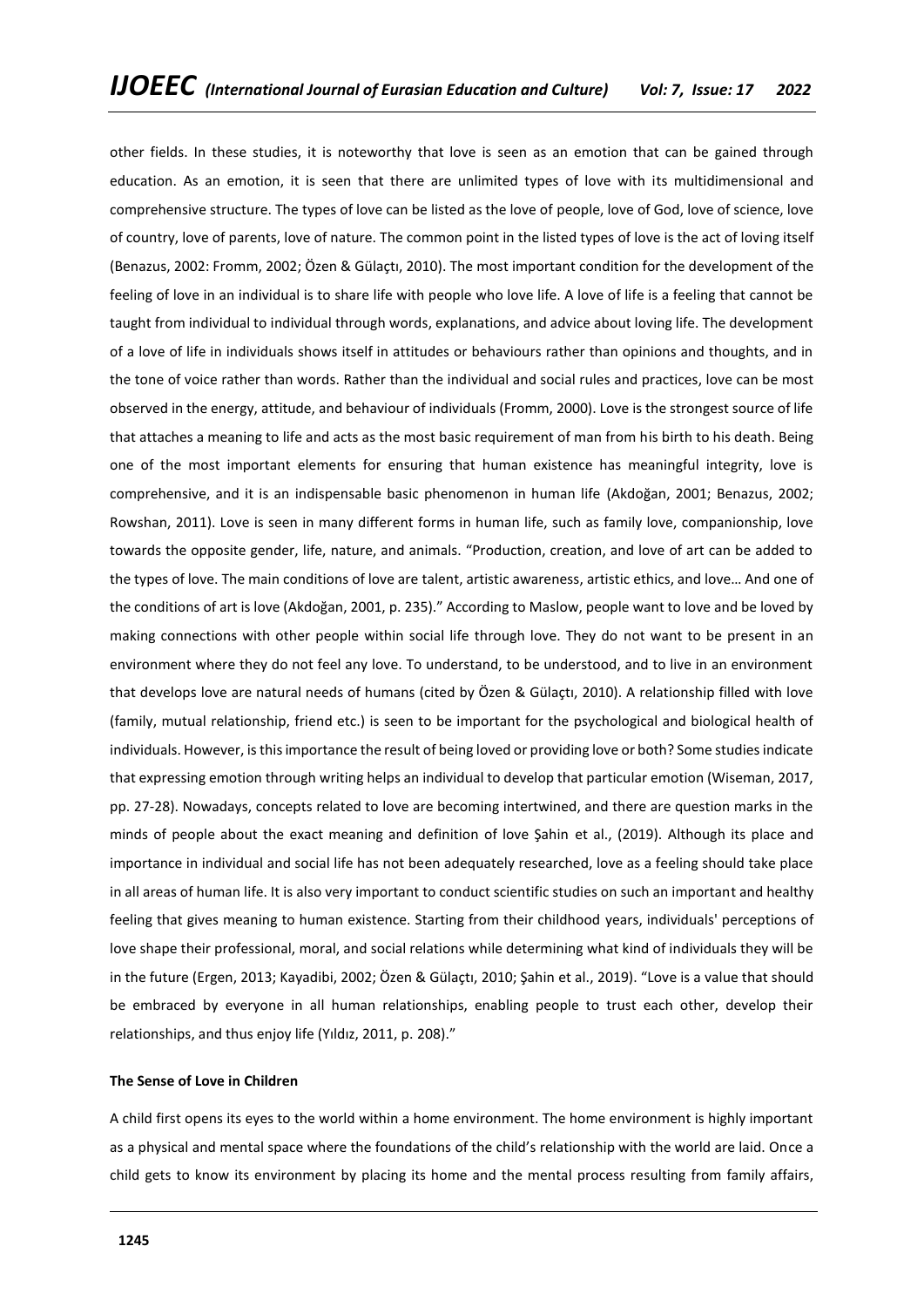he/she can be able to realize all their external communication and interaction through the home it was born into and grown-up in. Mental stimuli presented in the home environment in early childhood, through love and trust, form the basis for the child's multi-faceted development (Aydoğan, 2006). Some of the factors that affect the child's development process depend on being a participant and cannot be changed. The second factor is the environment that can be changed and regulated. Development experts emphasize that the child's personal development largely depends on the environment in which he lives and develops. In order for the child to grow, develop, get to know them self, realize their abilities and learn new concepts, the environment in which he\she lives must be well organized. Therefore, environmental characteristics, which can be restrictive in some cases, should be regulated in terms of the child's health and development (Aydoğan, 2006).

The process where an individual becomes knowledgeable and aware of the existence of an object or event is called cognition. This process involves all kinds of mental activities by a person towards getting to know, understanding, and learning his surroundings. According to the cognitive approach, learning is internal, and it cannot be observed directly. Unlike other beings, humans go through mental processes such as attention, perception, thinking, memory and that is how they understand and interpret their surroundings. During this interaction process, he\she both influences their surroundings and is influenced by them. This is an indication that cognitive processes shape human behaviour right from birth (Demirel, 2010). The communication and interaction established by children with their surroundings when they are 6- to 12-year-olds are important factors for them to develop a positive sense of self. Furthermore, learning about right and wrong and making spiritual choices reaches an important level in children during this period (between 6 and 11) and they start to nurture positive emotions towards themselves, others, and the world (Koluckiz & Lemish, 2011; Selçuk, 2007). Reinforcing the negative or deficient aspects of the child by other individuals, such as family and teachers, causes negative thoughts and feelings on these children. In this case, it causes the development of negative selfperception in children (Selçuk, 2007). Considering children, their childhood cultures, peer group interaction, and also their communication with adults; these processes can be thought of as collective emotional socializers. Children both experience awareness about their emotions and control their emotions through peer group interaction (Trevisan, 2005). Childhood is the most appropriate period for values education, which is closely related to people's emotions, thoughts, and behaviours (Yıldız, 2011). Considering that human life is a flood of emotions, it is a fact that love, happiness and sadness take place. A healthy developing child is a child who feels the emotions that their age group should feel and is aware of these emotions and can think about their feelings.

The "love" that a child has or could have towards the world they are in and towards all beings has constituted the subject of this study under the scope of interdisciplinary teaching. As McMillen and Kennedy (2018) stated, interdisciplinary teaching allows children to learn new materials and demonstrate what they have learned in more than one approach. Learning can become more enjoyable, fun, and permanent and contribute positively to academic success. On a similar note, Lorimer, (2009) states that integrating art education to the practice of interdisciplinary approach creates a more joyful teaching environment and adds that academic success achieved by *"learning through doing and experiencing"* improves critical thinking. The interdisciplinary approach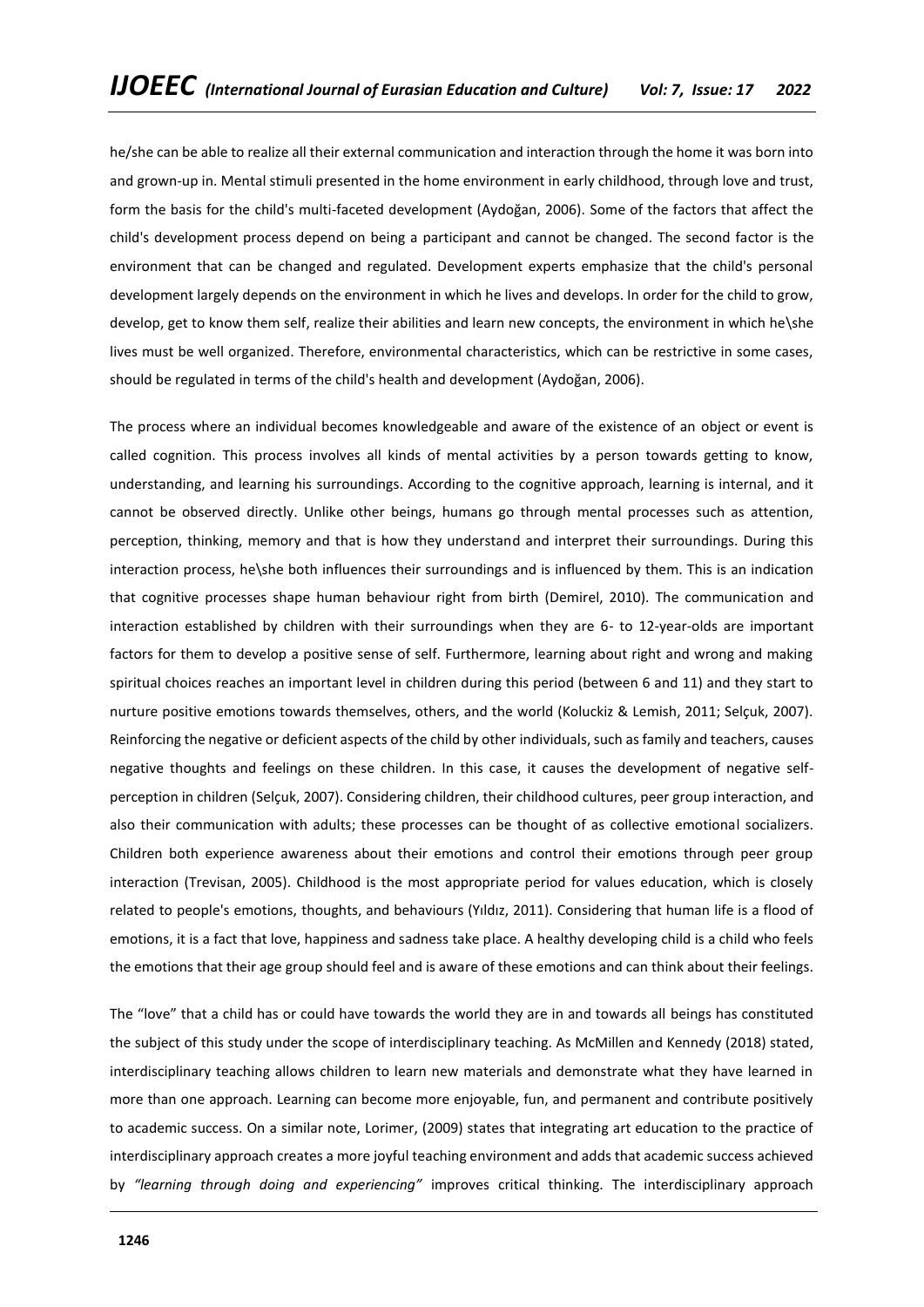associates knowledge from school with real life, hence contributing to the holistic development of personality (Helmane & Briška, 2017; Özçelik, 2015; Özçelik & Semerci, 2016; Suraco, 2006). As Demir (2008) states, due to the developmental characteristics of this period, it is seen that children generally perceive and learn about entities and events as a whole. While development in children progresses as a whole in physical, mental, emotional, and social areas, the development of the child in one area is related to the development in other areas (Selçuk, 2014). Considering that fifth-grade students have a holistic perspective, it was thought that it would be beneficial to study the concept of love with an interdisciplinary approach. According to Kanatlı and Çekici (2013, p. 229): "Due to its nature, Turkish Class conforms to interdisciplinary studies and has a direct relation with several subjects and disciplines. Collaboration can be made with Drawing Class while improving writing and speaking skills. Improving the ability of thinking is also related to Turkish Class". This statement indicates the importance of improving the language skills of children in this age group. This study has analyzed the ways preferred by students to express the concept of love.

Mankind is in direct or indirect communication with the social environment he\she lives in and all other living and non-living beings in nature. Love constitutes an important communication channel and type of emotion for people to establish and maintain communication with their environment (Cüceloğlu, 1998). In today's world, where individual and social change is experienced very quickly and everything is consumed very quickly, the interpersonal importance of the feeling of love has become more remarkable. A number of studies (e.g., Akyol, 2012; Aydın & Çamur, 2018; Chapman, 2011; Önal et al., 2019; Özen & Gülaçtı, 2010; Reis & Aron, 2008; Şahin et al. ,2019; Trevisan, 2005; Wiseman, 2017) on adult individuals with different ages, genders, education levels and status have analysed the effects of different types of love (such as human, nature, opposite gender, animal) and concluded that love is an emotion that could be acquired through education. Studies on love and emotions seem to have multiplied since the early 80's. While the rise of new paradigms was observed in child sociology in this period, when the studies on the subjects of love and emotion are examined, it is noteworthy that it is difficult to find studies with children on these subjects. Love and emotional relationships still remain an adult topic (Trevisan 2005). Furthermore, studies conducted on adult individuals (e.g., Ergen, 2017; Chapman, 2011; Özen & Gülaçtı, 2010; Reis & Aron, 2008; Sahin et al., 2019; Wiseman, 2017) indicate that love is an emotion that can be developed through education. For these reasons, in this study, revealing the situation of primary school students on the subject constituted the starting point of the study.

## **Purpose**

This study was carried out with the idea of making fifth grade students think about the concept of love and create an awareness. In this sense, answers to the following questions were sought:

### **Subproblems**

1. Does the teaching of interdisciplinary visual arts with the theme of "love" in a 5th grade primary school have an effect on the drawings made by the students?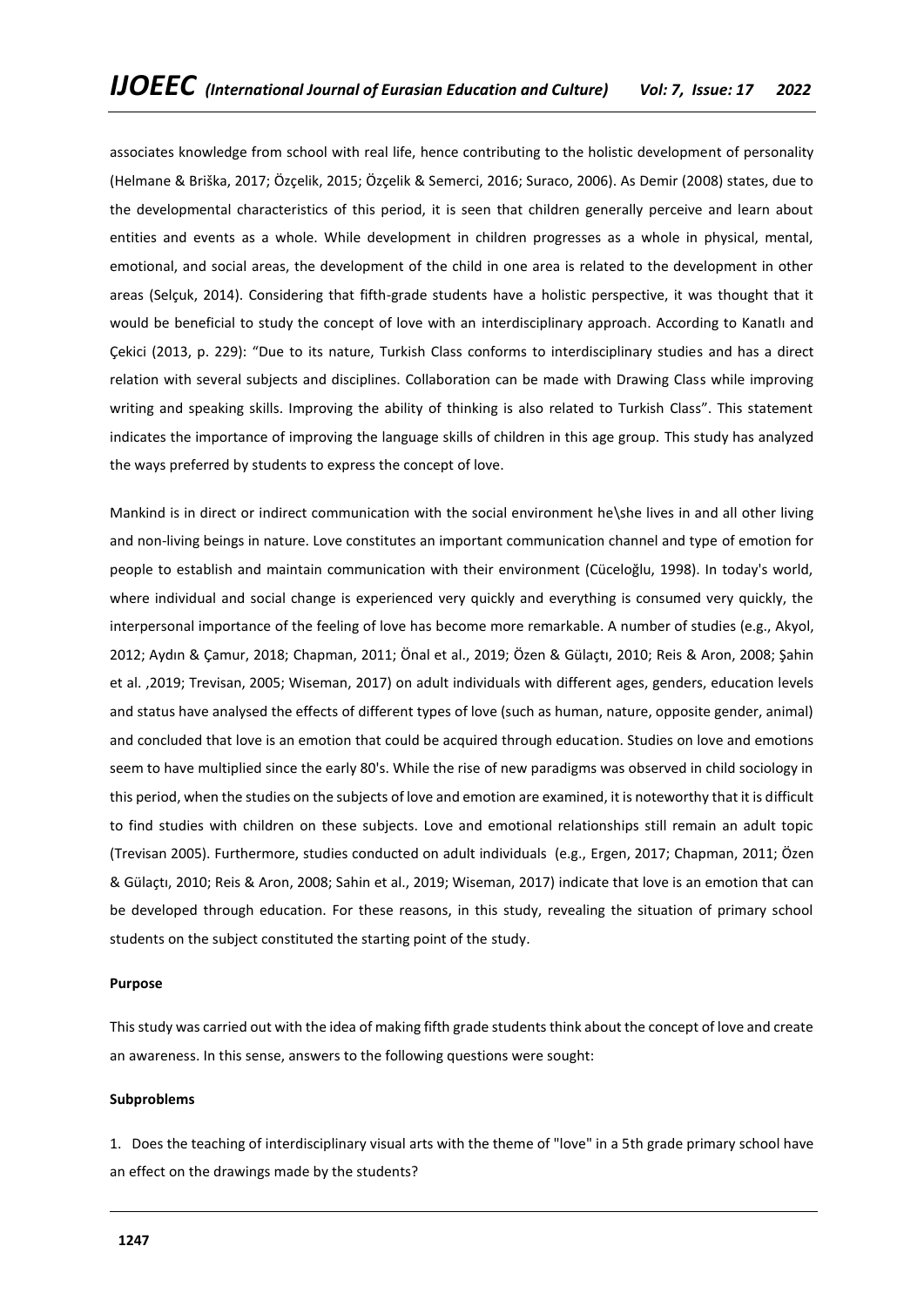a) Is there any meaningful difference between the score averages of the experimental group (the group subjected to interdisciplinary visual arts teaching with the theme of "love") and control group (the group subjected to the Ministry's study book) students' drawings on love?

2. The meanings attributed to love in the paintings of the experimental group students, who were taught interdisciplinary visual arts with the theme of "love" in primary school 5th grade;

a) What are these?

b) Do they vary per gender?

3. The way of expressing the concept of "love" in different representations (tale, composition, and poetry) and the meanings attributed by the experimental group students subjected to interdisciplinary visual arts teaching;

a) What are these?

b) Do they vary per gender?

#### **METHOD**

The study was carried out as a mixed method research in which quantitative and qualitative research methods were applied together in order to answer the sub-problems created in line with the purpose of the research. In the literature review, it is seen that quantitative and qualitative data are brought together in different ways in the application of mixed methods. While quantitative methods come to the fore in some studies in which mixed methods are applied, qualitative methods can be used in some studies, and both methods can be used equally in some other studies (Toraman, 2021; Yıldırım & Şimşek, 2016). "Mixed methods research", which is among the concepts used in mixed method research, seems to be more inclusive. Mixed method research are studies in which quantitative and qualitative methods are applied together, data are collected, analysed and the findings are integrated, and interpretations are made (Yıldırım & Şimşek, 2016, p. 322)". Mixed method research can be defined as research that covers the research problem and uses qualitative and quantitative methods together for the purpose of multidimensional analysis (Büyüköztürk et al., 2010; Toraman, 2021; Yıldırım & Şimşek, 2016). In mixed method research: the two methods can be presented separately (without combining them) by studying the same subject or a different dimension of a subject with qualitative and quantitative data collection tools (Toraman, 2021). According to Yıldırım & Şimşek (2016) and Büyüköztürk et al., (2010), the qualitative and quantitative data obtained simultaneously can be analysed and reported separately, according to the way the data is analysed in the triangulation pattern within the mixed method. In this study, in line with the first subproblem, the mean scores of the products created by the students in the experimental and control groups were presented by applying the quantitative technique independently of the qualitative data. The qualitative data (analysis of the drawing and the break down) obtained in the direction of the second and third sub-problems are presented independently of both each other and the quantitative data. While obtaining the data of the quantitative part of the study, a random design with a post-test control group was applied. Phenomenology pattern was used to obtain qualitative data. The quantitative dimension of the study is limited to the data obtained from the experimental and control groups, while the qualitative dimension of the study is limited to the data obtained from the products of the experimental group students only.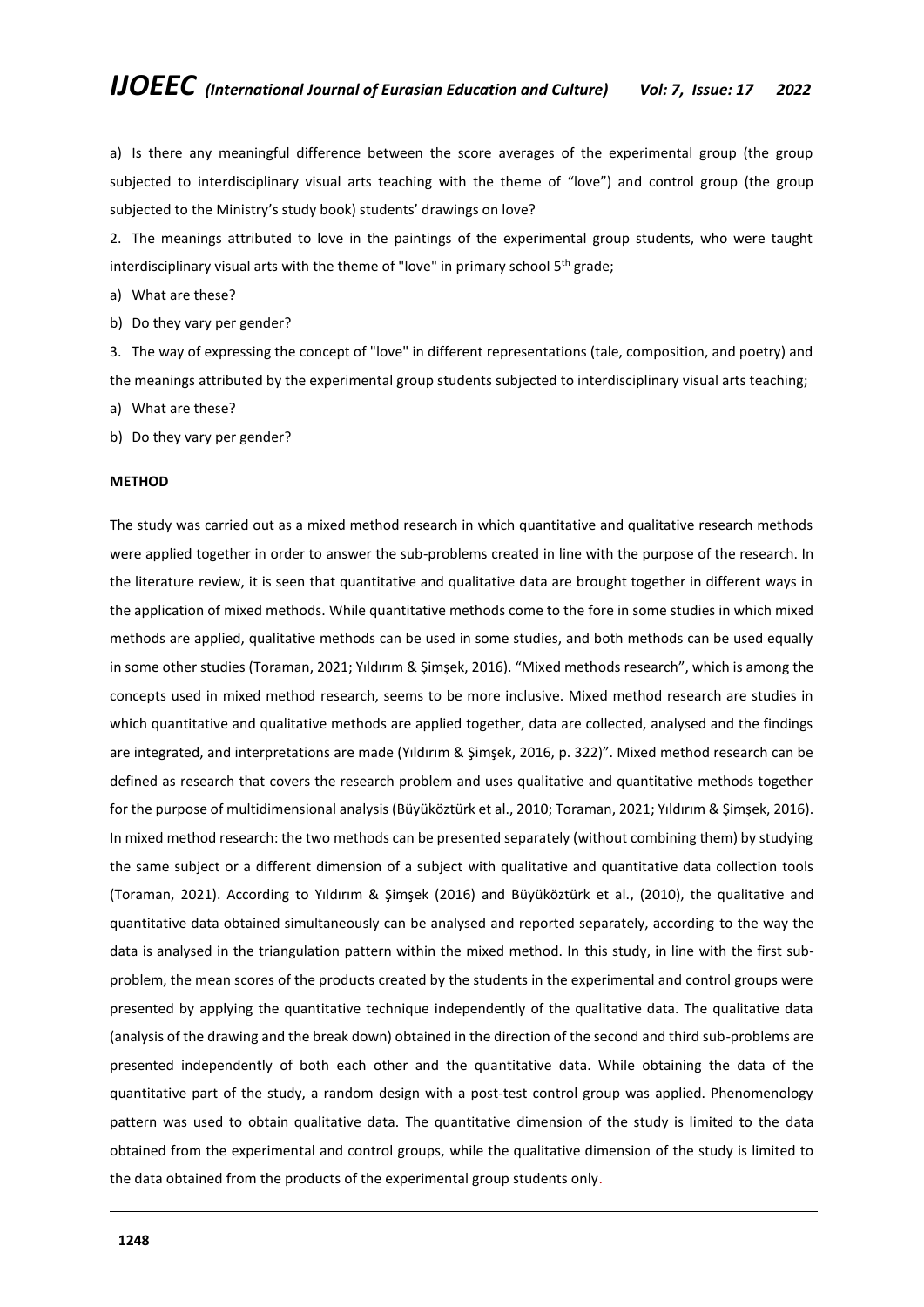## **Study Group**

The study group of the research consisted of a total of 52 students from a secondary school affiliated to the Ministry of National Education in Diyarbakır in the 2014-2015 academic year, 26 students from the 5-A Class in the experimental group and 26 from the 5-B Class in the control group. The school where the study was conducted is located in a small town, and the socio-economic levels of the students attending the school are at or slightly below the middle level. In the study, which was based on the principle of volunteerism, students whose age (10-11 years) and academic achievement levels were close to each other and who did not have significant differences between their success levels, constituted the study group. Before the application study, the students were interviewed by their classroom teachers from years and the similarities and differences between their success levels were determined. In addition, interviews were made with other course teachers and their grades were examined. Experiment and control group students, whose grades were compared on a yearly basis, were determined by exchanging ideas in line with the information of other course teachers. In the interviews, no significant differences were found between the success levels of the groups.

## *Project Implementation Process*

The school attended by the study group students is located in Diyarbakır province, Turkey. The subjects/themes that require interdisciplinary works in the annual plans of all school's course works have been defined by the Ministry of National Education. The subjects of the courses associated in the study are also included in the daily plans of the ministry. Despite the fact that the education program includes interdisciplinary teaching, there is some flexibility in practise. The differences between the conditions lead to flexibility in the practicality of the plans in each school. In this sense, flexible practicing of the program has been taken into consideration for the creation and implementation of a teaching-learning environment in each stage for each region and geography. The application study was implemented in this direction and as planned by the researchers and course teachers within the scope of the ministry's program.

## **Creating and Implementing Project Plans in the Experimental Group**

Students were provided with detailed information at the beginning of the application of this study. The relevant achievements from Visual Arts, Social Sciences and Turkish classes were associated with the theme of "love" and the activities for each class were planned and applied by the class teacher under the scope of that class. The project continued for four weeks for each class with a single class happening once (40 minutes) each week. The teachers of the three classes realized the teaching process within the same timeframe by coordinating and communicating with each other. Each stage of the four-week duration was planned in detail and the application steps of the project were realized. In this sense, the project was placed onto three main dimensions.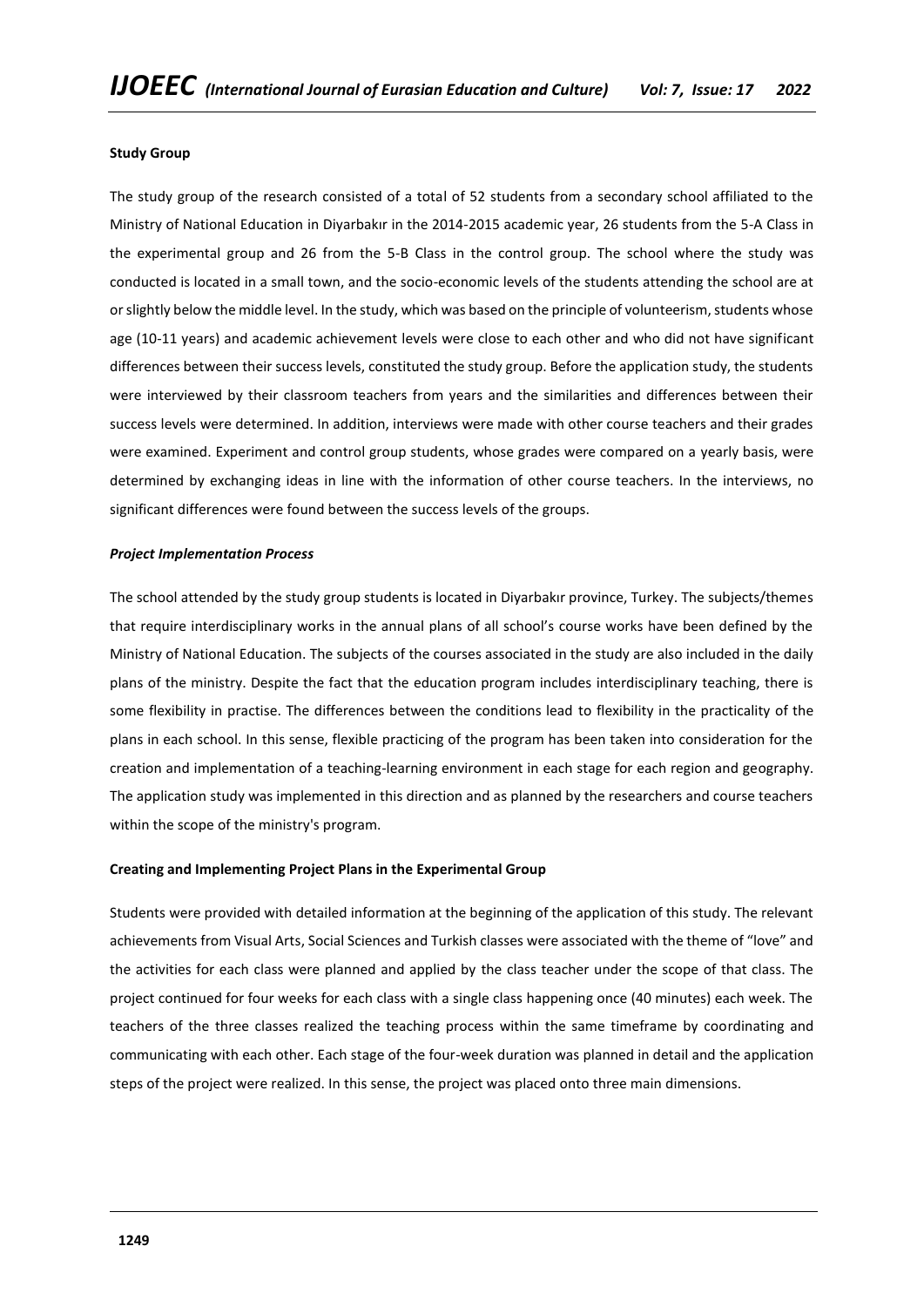

**Figure 1.** Main Dimensions of the Study

Taking into account what Işık Tertemiz & Aslantaş (2018) expressed, the courses were interdisciplinary associated in the form of the "Integrated Model" as seen in Figure-2 within the scope of the theme. New samples have been planned for each of the disciplines by using their basic units. The knowledge, skills, and attitudes were given to the students through the interdisciplinary integration of the three courses. Within the scope of the "Love" theme, three different courses were implemented in the same time period with joint planning.



**Figure 2.** Associating Classes as an Interdisciplinary Integrated Model

A meeting took place with the Visual Arts teacher, Turkish teacher, and Social Studies teacher prior to their classes. It was decided to conduct the classes in line with the theme-related subjects and achievements included in the annual plans that contain interdisciplinary teaching. In this way, integrity was achieved in the implementation of the activities within the scope of the theme. Taking into account what Jensenius (2012) stated, interdisciplinary associations were made. The lessons were planned to be implemented in the same weeks and were taught in a coordinated manner by the teachers of the three lessons. Teachers shared information by communicating throughout the process and data was collected accordingly. In line with the decision taken, the relevant achievements of the classes have been associated as shown in Figure-3.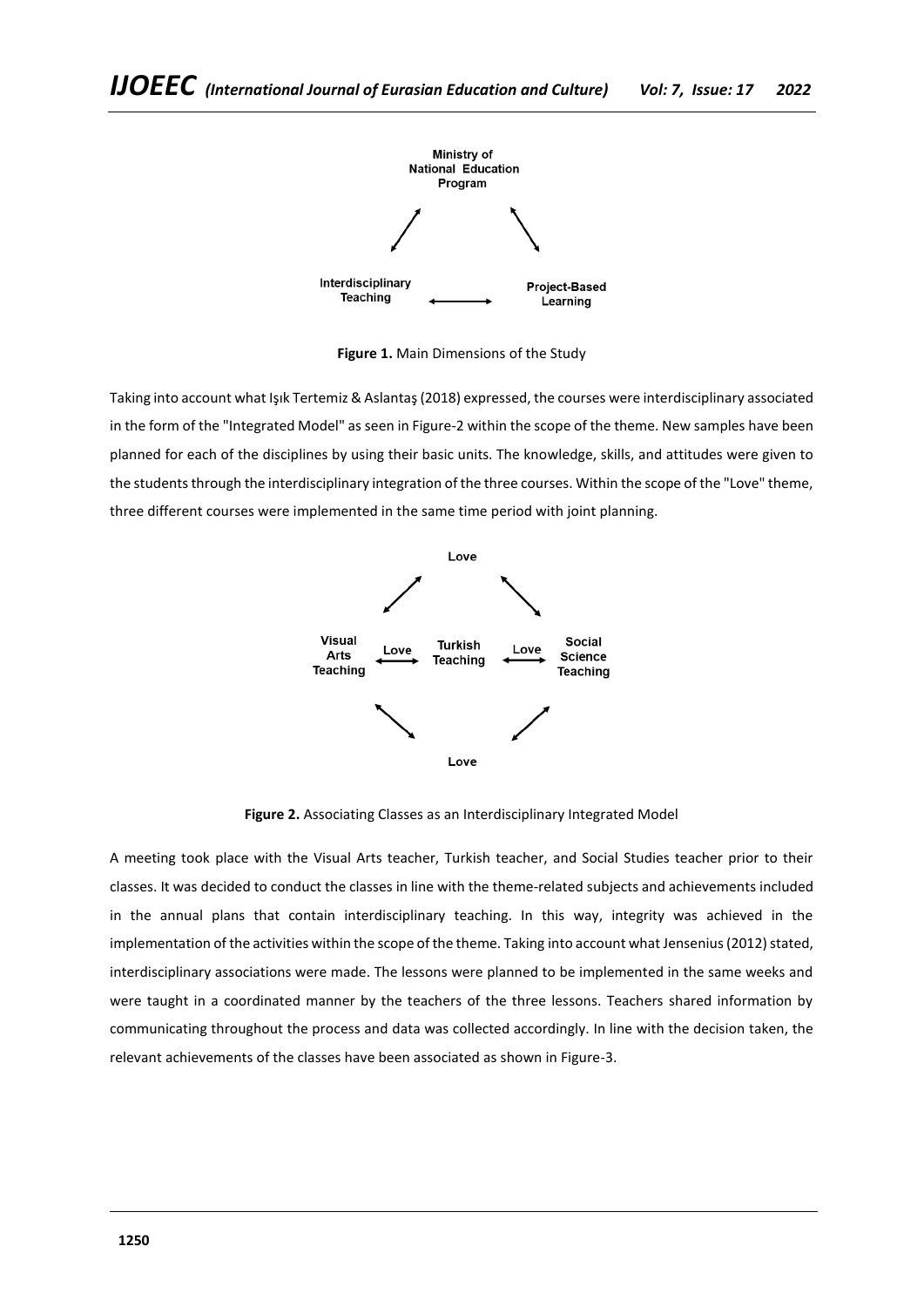

(Ministry of National Education, 2014-2015).

**Figure 3.** Associating the Achievements of the Subject

*Social Studies Class:* The subject of love was discussed in the Social Studies Class under the title of *"Values Education and Abilities"* and within the framework of *"Individual and Society"* achievements. The achievement number of this class is "*SB.5.1.2. Groups such as family, friends, relatives, and institutions such as school contributing to socializing are to be emphasized"*. In line with the concepts in the current outcome, the lesson was taught within the framework of the theme of love. In the Social Studies Lesson, the concept was examined within the framework of individual-society relationship under the name of values education and the ways that could be opened through love were tried to be discovered. At the beginning of the lesson, the teacher started a discussion about social events and asked the students to participate by expressing their opinions on the subject. In this sense, the theme of "love" was discussed. Ideas from the students about the theme were opened for discussion. In the continuation of the course, topics such as "social love", "love within the family" and "love between individuals" were determined. These topics were discussed, and conversation groups associated with the theme were formed. Speech groups expressed their opinions on the subject and expressed the place and importance of love in our lives. At the end of the lesson, the teacher also participated in the discussion and the topic was addressed in depth.

*Turkish Class:* The relation between the themes of love and goodness has been analysed in Turkish Class in line with the subject "Who Knows the Value of Goodness?" that is part of the annual plan. Awareness about love was created by highlighting the concept of love. Various texts related to love were studied under the achievement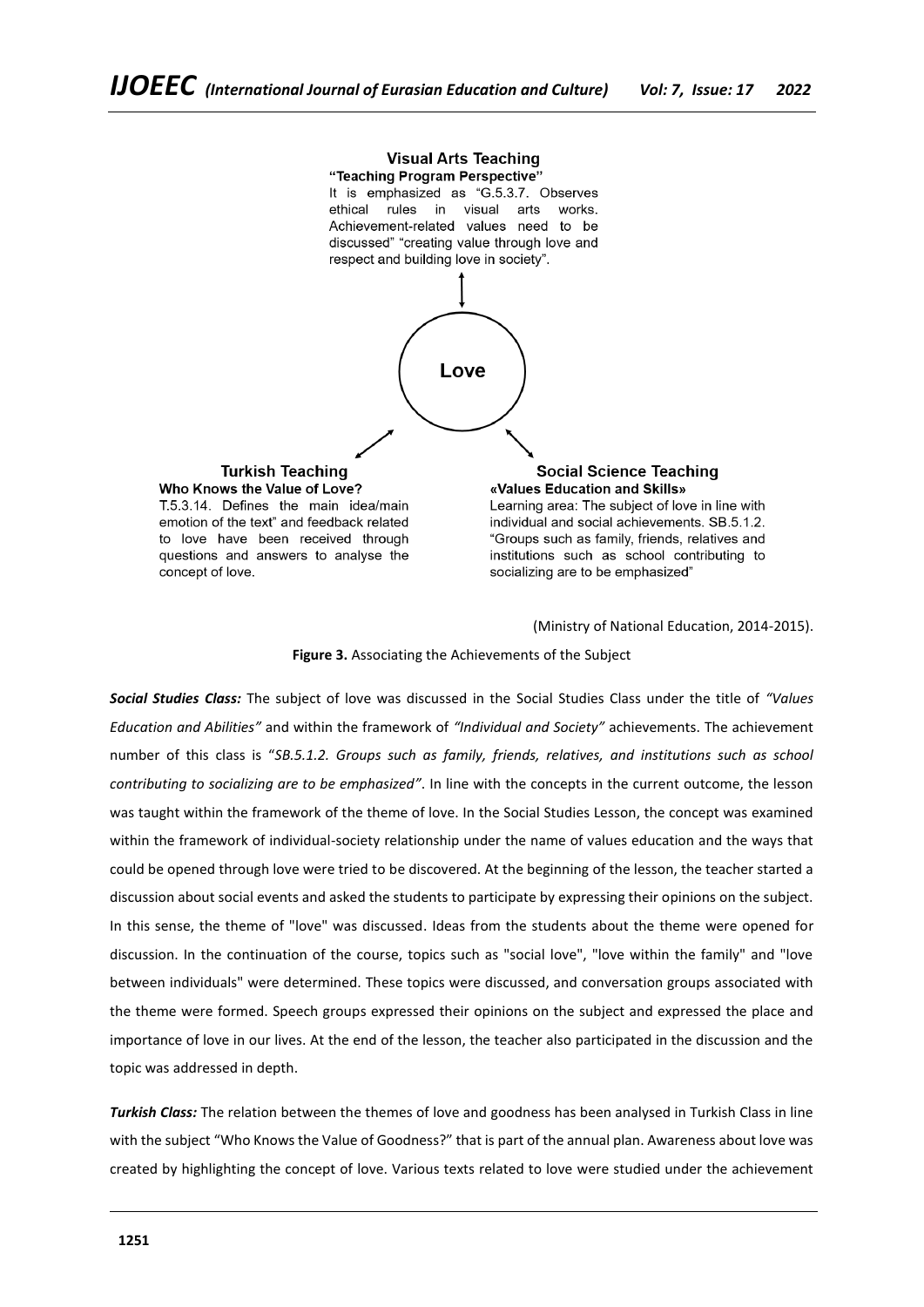name "T.5.3.14. *Defines the main idea/main emotion of the text*" and feedback related to love were received through questions and answers to analyse the concept of love. In Turkish Class, the concept of love progressed in line with verbal and textual content and verbal feedback was received.

Within the scope of a four-week lesson plan, the teacher informed the students about the subject at the beginning of the lesson. In line with this information, the students were motivated by the question-and-answer technique used. After this preparation, students were asked to give examples of idioms and proverbs related to the subject. After the examples were taken from the students they were discussed, and the subject was reinforced. After this stage, the students were asked various questions and then these questions were answered by the teacher. In relation to the Turkish Class, the theme of "love" was used in stories, tales, compositions, poems, etc. and students were asked to express their preferences in different ways. The course was terminated after the completed assignments were collected.

*Visual Arts Class:* The Visual Arts Class's annual plan includes *"G.5.3.7. Observes ethical rules in visual arts works. Achievement-related values need to be discussed"* under the title *"Teaching Program Perspective"*. The class was conducted by addressing the theme of love through achievements such as *"creating value through love and respect and building love in society"*. In Visual Arts Class, on the other hand, the concept of love, which cannot be put into words, were studied concentrating on how to reveal emotions through drawing and colours.

At the beginning of the lesson, the teacher made a statement on the subject of "*the importance of expression in art*". In the previous lessons, he showed examples of the pictorial expressions that the students made about the determined concepts. Explanations were made about the form of artistic expression, which provides the opportunity to concretize abstract concepts. In the continuation of the course, the theme to be embodied was defined as "love" and the students were asked to paint with free techniques and materials related to the theme of "love". While the students continued with the pictures, they were enabled to express the theme better with the question-answer method.

It was aimed to represent the theme in the strongest way by allowing the use of various written expressions in the content of the paintings. In the process of the interdisciplinary processing of the "love" theme, students were asked to express the concept of love with pictures and verbal representation. At the end of the lesson, the completed works were collected, and the lesson was concluded. In addition, at the end of the four-week course, students' thoughts on "love" were documented with a one-item opinion form.

**Creating and Implementing Class Plan in Control Group:** The Visual Arts Class was carried out as planned by the teacher within the scope of the school's education program with the Ministry of National Education. Classes on love were planned by the teacher as four-week programs, as included in the program. The same achievements were also included in the Social Studies and Turkish classes. In all three classes, the subject of love was discussed, and the achievements were ascertained and carried out as it was in the program.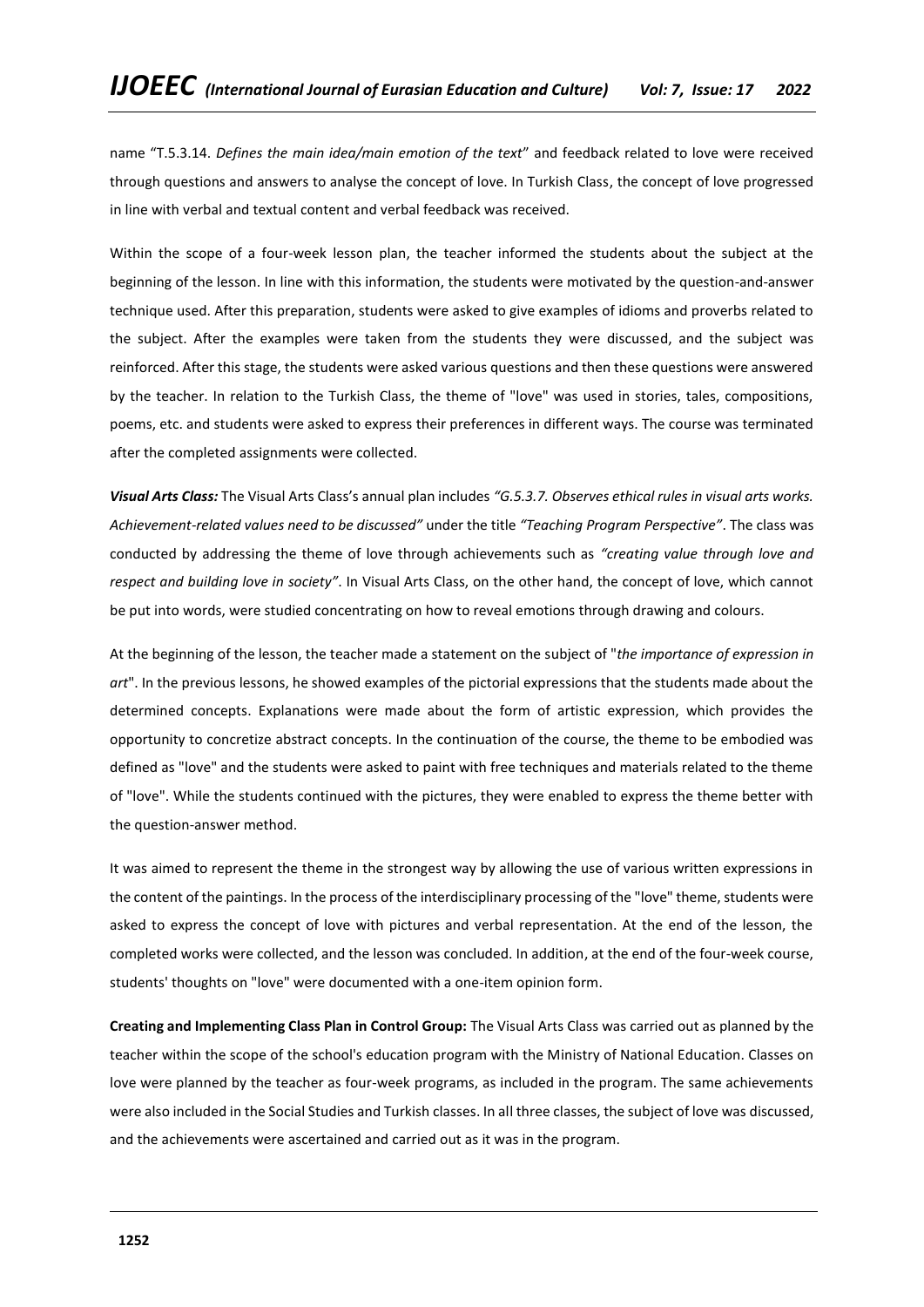## **Visual Arts Class "Teaching Program Perspective"**

It was conducted through achievements such as "G.5.3.7. Observes ethical rules in visual arts works. Achievement-related values need to be discussed" "creating value through love and respect and building love in society".

*First Class:* The importance of love in human life has been emphasized following a love-related discussion. The students shared their feelings and thoughts on the subject of love and directed questions to their teacher. The students also discussed the subject of love among themselves for a while. Towards the end of the class, they went on to the stage of deciding what kind of painting they would do. They were asked to rethink the subject outside of school for a week and to research the subject of love through sources and the people around them.

*Second Class:* Students started their designs and created their drawings at the beginning of the class. Afterwards, they were asked to express their thoughts and feelings about love through their drawings and without any technical or thought limitations. Questions from students were answered during the class. At the end of the forty-minute class, the resulting products were collected to be completed in the next class.

*Third Class:* The students, having had discussions about their assignment, continued with the drawings they started in the second class. In addition, they asked the teacher questions about the subject and their assignments. The course continued in the form of mutually sharing ideas and question-answer. Some students having completed their first assignments, moved on to their second assignments. Furthermore, the students continued to learn about coloured pencils, watercolours and other techniques they applied in this course.

*Fourth Class:* Those continuing assignments from the third class completed them. The missing parts of the students' assignments were then finalized. Most of the students made more than one painting. All the completed assignments were collected at the end of the class and the class was completed.

## **Data Collection Tools**

#### *Quantitative Data Collection Tool*

*Visual Arts Class Product Evaluation Form (Result "Holistic Rubric"):* In order to answer the first sub-problem of the research, a product evaluation form (holistic rubric) was used as a quantitative data collection tool. In line with the purpose of the study, a product evaluation form was used to determine whether there was a significant difference between the product score averages of the experimental and control group students. The form was developed by Aslantaş in her doctoral thesis in 2012 to evaluate the products of fourth and fifth grade students in the Visual Arts Lesson. The form consists of seven items and five dimensions, and the lowest possible score is seven and the highest score is thirty-five. Expert opinions from different fields were taken in the preparation and finalization of the items. Opinions of one expert on scale development and evaluation language and three experts on statistical analysis were taken. The form was finalized by taking the opinions of three faculty members from the Department of Fine Arts Education, Department of Painting Education. It is important to evaluate the student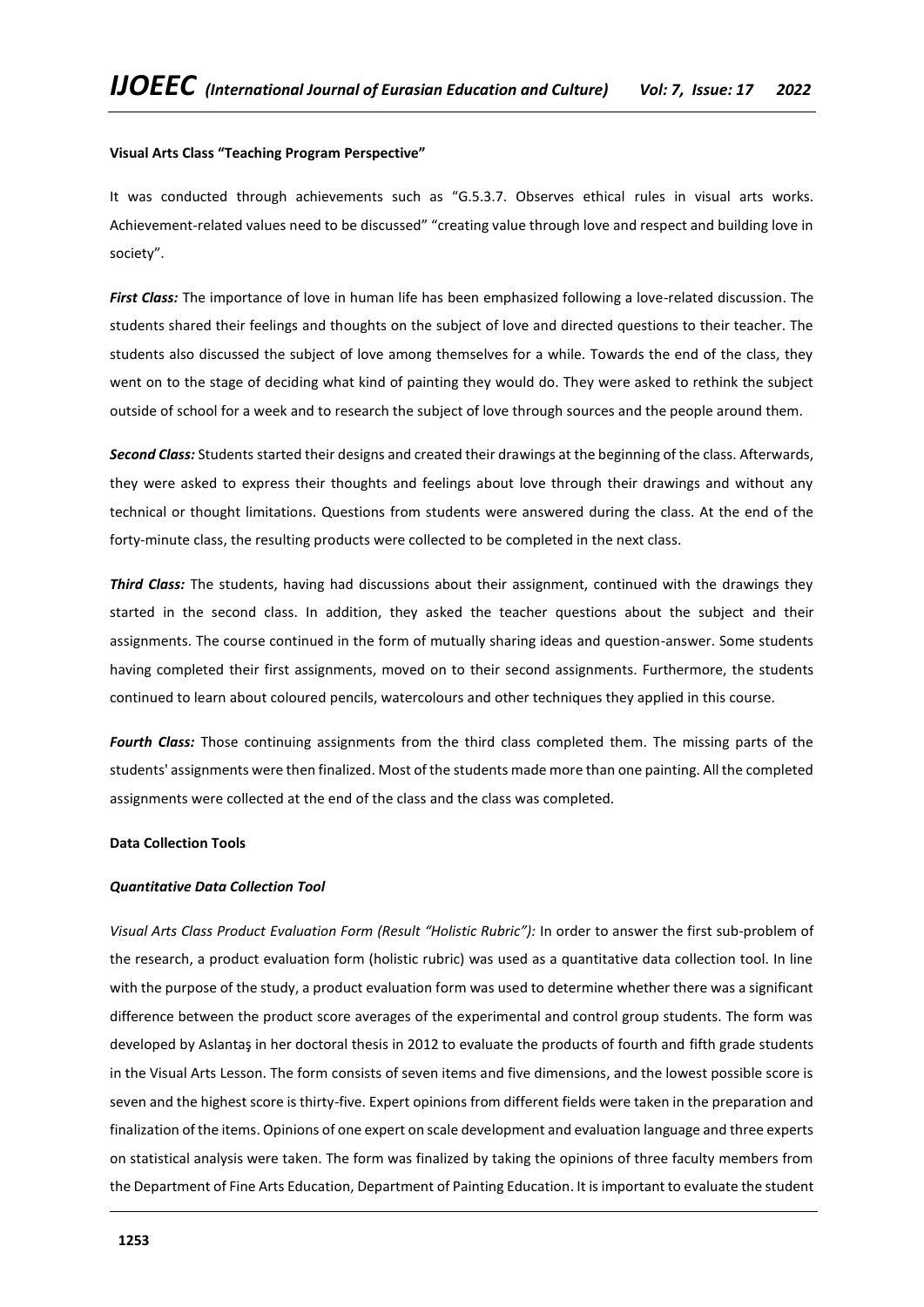product within a certain well-defined understanding. Such an assessment may be possible by producing appropriate rubric scoring guidelines (Atılgan et al. 2009; Kan, 2009). Scoring guidelines are generally created in two types: outcome (holistic) and process (analytical). The result (holistic) scoring directive aims to evaluate student work as a whole. For this reason, holistic rubric focuses on the product, its qualities and the result, not on the product's formation process (Atılgan et al., 2009, p. 282). "In the development of the form, the type of scoring directive was determined and written in a clear and understandable language, taking into account the points stated by Kutlu et al, 2009 and Kan, 2009. The consistency of the items in the directive was cross checked with the opinions of experts from different fields. The criteria in the directive and the features that should be found in the product are clearly stated. The scoring system and the difference in score levels were determined in a meaningful and understandable way. The expression of the criteria is clear and understandable and has been created in a way that does not allow bias in accordance with the level of student products (Aslantaş, 2012, p. 68)".

## **Qualitative Data Collection Tools:**

Within the scope of the study, drawings and worksheets (poem, composition, fairy tale) created by the experimental group students to answer the second and third sub-problems were used as data collection tools to apply document analysis. There are three types of data collection methods most commonly used in qualitative research: Interview (including focus group interview) is in the form of observation and examination or analysis of documents (images, videos, photographs, drawings, etc.). Analysis of documents can be used as a stand-alone data collection tool in qualitative research (Büyüköztürk et al., 2010; Yıldırım & Şimşek, 2016).

*Student Drawings:* In order to answer the second sub-problem (Items a and b) of the research, student drawings were used as a qualitative data collection tool. In qualitative research methods, visual materials such as films, videos and photographs can be used together with written sources. While such materials can be a data collection tool for research alone, in most cases they can be used together with data collection methods such as observation, interview or document review. In such a case, qualitative research based on multiple data can significantly increase the reliability (Demir, 2005; Creswell, 2005; Yıldırım & Şimşek, 2016). Drawings or visual drawings, which are used as data collection tools in order to examine and determine the meanings they attribute to the concept of love, are a widely used as a method to determine the emotions and thoughts of children (Halmatov, 2015; Okyay, 2008: Paktuna Keskin, 2007). Children of different age groups and educational levels symbolically reflect their feelings and thoughts on the drawings they draw. The nature of the lines in the picture and the content of the picture reveals the child himself, the people in their immediate surroundings and their perceptions about them (Halmatov, 2015; Paktuna Keskin, 2007; Sayıl, 2004; Yavuzer, 2019).

*Work Sheets:* In order to answer the third sub-problem (Items a and b) of the research, worksheets (composition, poem and fairy tale) were used as a means of collecting qualitative data. Content analysis technique was applied to the obtained data. Document analysis includes the analysis of written materials containing information about the case or cases that are aimed to be investigated. Which documents are important and can be used as a data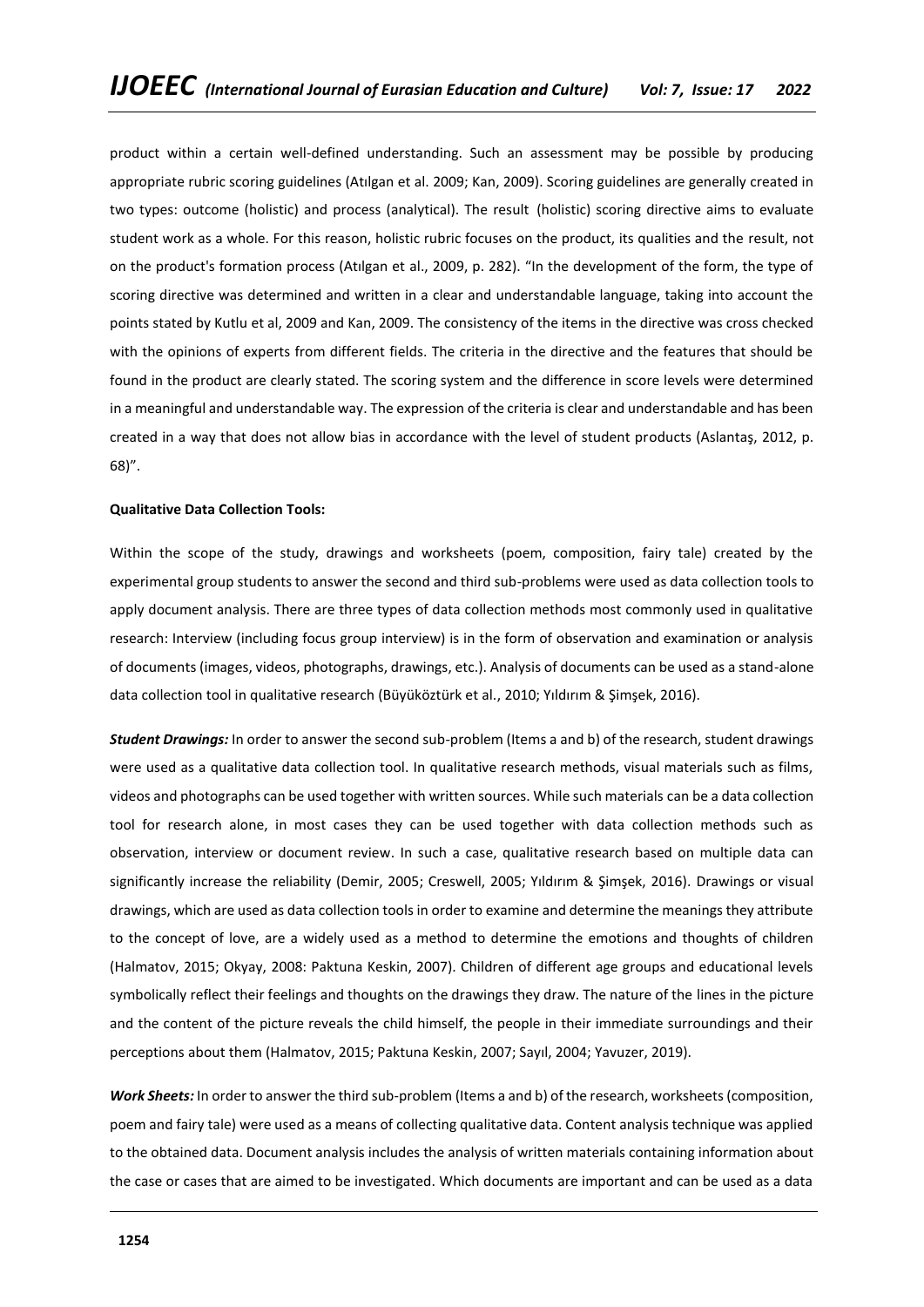source is closely related to the research problem (Büyüköztürk et al., 2010; Tertemiz Işık & Karabatan 2019; Yıldırım & Şimşek, 2016, p. 89).

## **Data Analysis**

*Quantitative Data Analysis:* In order to answer the first question of the research; the drawings created by the experimental and control group students with coloured pencils on 35x50 cm drawing papers were evaluated independently by three different visual arts teachers at different places and times. The images of the experimental and control group students' drawings were sent to the teachers in the form of files via e-mail along with the opinion form. Scores from three different teachers were collected for each student, and the average of the scores was calculated to obtain the score for each student's drawing. The t-test was applied on the mean scores of the experimental and control group students' products.

*Qualitative Data Analysis:* In order to find answers to the second and third sub-problems of the research, content analysis was applied to the drawings and worksheets of the experimental group students. Themes and codes were determined from the data obtained. The themes were presented in tables according to their repetition frequency. As stated by Yıldırım & Şimşek (2016) and Büyüköztürk et al., (2010), the qualitative and quantitative data obtained simultaneously can be analysed and reported separately, according to the way the data is analysed in the variational pattern in the mixed research method. In this study, the mean scores of the products created by the students in the experimental and control groups in line with the first sub-problem were presented by applying the quantitative technique independently of the qualitative data. The qualitative data (analysis of the drawing and the transcript) obtained in the direction of the second and third sub-problems were presented independently of both each other and the quantitative data. Data collected in qualitative studies vary. It can be in the form of observation notes, interview recordings, documents, drawings and other graphic presentations (such as drawings, tables). This means diversity, creativity and flexibility in the analysis of data. Three basic concepts are important in data analysis in qualitative research. These are "*description, analysis and interpretation*". (Büyüköztürk et al. 2010; Gökçe; 2006; Yıldırım & Şimşek, 2016, p. 237-238).

*Coding the data:* Researchers have examined student drawings and written documents in depth several times. Sections, sentences and all kinds of written and visual expressions that can make sense for the research have been determined. In line with these determined expressions, the codes were reached by taking into account other similar and related data in the documents and drawings. Coding the data constituted one of the longest processes of the research. Every sentence, every picture has been studied, read, and revised many times. By comparing the codes, they determined, both researchers reached the themes by identifying common and related codes. At the end of a long process, the codes to find the answer to the second and third sub-problems were clarified. Within the scope of the research, *coding was done according to the concepts extracted from the data with an inductive approach*, taking into account the academic level of the study group. Especially when the analysis of written documents (composition, poetry and fairy tales) was started, it was seen that the data in terms of written expression and language expression were not clear and understandable. For these reasons, the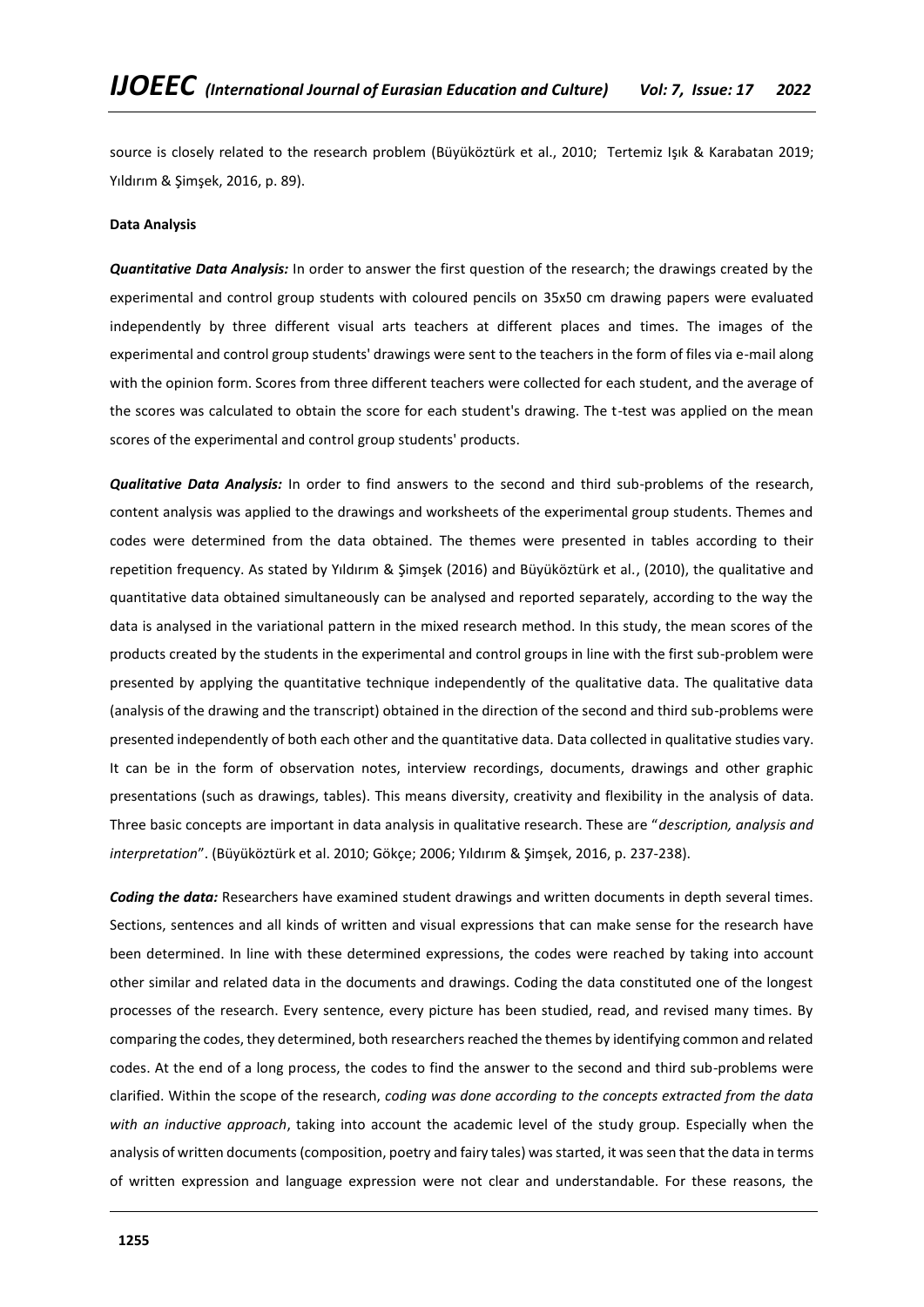examination and analysis process of written documents required a longer period of time compared to other data. There have been moments when a data was read several times, sometimes many times, and opinions were taken. The fact that one of the researchers has been a visual arts teacher for these students for several years is something that reflects positively on the analysis process. Although some data obtained within the scope of the research are available, they were excluded from coding because they would not contribute to the research. Although some data obtained within the scope of the research were available, they were excluded from coding because they will not contribute to the research. The determined codes are *respect, trust, sharing, universality, happiness, human love, family, mother, father, sibling, grandmother, grandfather, friend, teacher, tree, bird, butterfly, sun, flower, cloud, house, school, car, kite, balloons, clothes* and *planes*.

*Determining the Themes:* General themes were determined in line with the codes obtained from the concepts. At this stage, the themes were taken into consideration by considering all the dimensions of the research. In line with the determined codes, seven themes were created in the form of *values, people, nature, living spaces, vehicles, daily use objects*.

# **FINDINGS**

The findings of the study have been presented under different sub-problems.

# **Comparing the drawings made by the experimental and control group students on the theme of "love":**

The first sub-problem of the study is "With regards to the points scored in expressing love, are there any meaningful differences between the drawings of the experimental group (the group who received interdisciplinary teaching) and control group (the group who received Ministry of National Education teaching program) students?". The findings acquired through the "Product Evaluation Form (rubric)" are given in Table 1, Table 2, and Table 3.

# **Product Assessment in Experimental and Control Group**

**Table 1.** Descriptive Data Related to the Performance Criteria of the Experimental Group

|                   | Ν  |      |     |
|-------------------|----|------|-----|
| Item 1            | 26 | 4,54 | ,39 |
| Item 2            | 26 | 4,61 | ,38 |
| Item 3            | 26 | 4,02 | .67 |
| Item 4            | 26 | 3,99 |     |
| Item 5            | 26 | 3,81 | ,64 |
| Item 6            | 26 | 4,03 | .62 |
| Item <sub>7</sub> | 26 | 4,36 | 55, |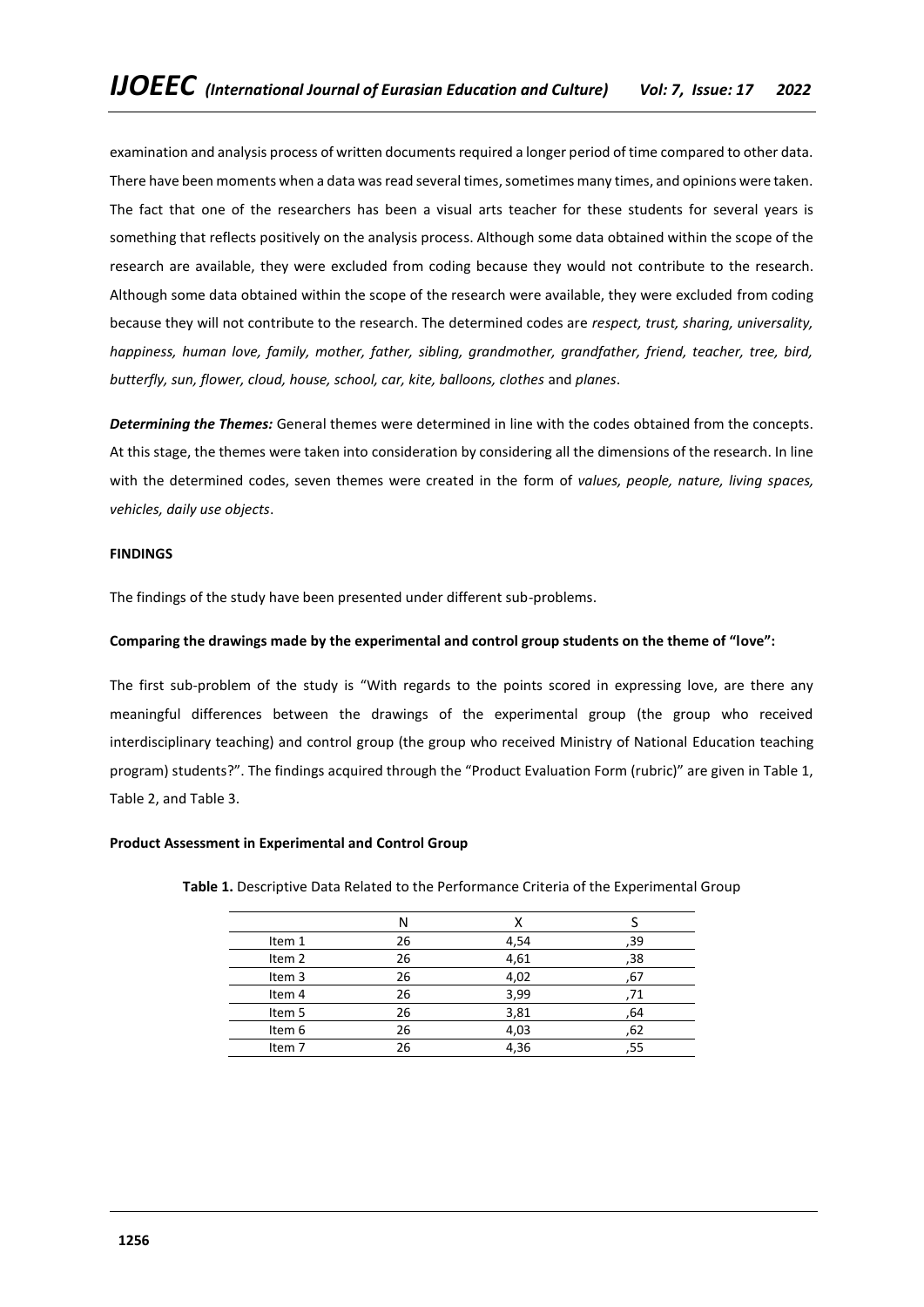| Item 1            | 26 | 3,32 | 46  |
|-------------------|----|------|-----|
| Item 2            | 26 | 3,44 | 42  |
| Item <sub>3</sub> | 26 | 2,84 | 56  |
| Item 4            | 26 | 2,89 | ,56 |
| Item 5            | 26 | 2,67 | 59  |
| Item 6            | 26 | 2,81 | 52  |
| Item <sub>7</sub> | 26 | 3,50 | 49  |

**Table 2.** Descriptive Data Related to the Performance Criteria of Control Group

**Table 3.** Results of t-test Held to Determine the Difference of Students' Product Assessment Scores Per Group (Experimental-Control) Variable

| Group             |    | ,,   |     | sd |       |      |  |
|-------------------|----|------|-----|----|-------|------|--|
| <b>Experiment</b> | 26 | 4,20 | .49 | 50 | 9,078 | ,000 |  |
| Control           | 26 | 3,07 | 40  |    |       |      |  |

**\*p< .05** 

According to the results of the t-test in Table-3, the performance evaluation scores of the students yielded a significant difference according to the group (experiment-control) variable [t(50)= 9,078; P< ,05]. While the average product evaluation score of the experimental group students regarding the drawing they made was  $X =$ 4.20, the average product evaluation score of the control group students was X = 3.07. The numerical difference between them was found to be significant in favour of the experimental group. This finding can be interpreted such that the scores related to the experimental group products, where the "love" theme had been applied through an interdisciplinary approach were more effective than the teaching method applied to the control group where the same subject has been taught.

# **The Meanings Attributed by Primary School 5th Grade Students in Interdisciplinary Visual Arts Teaching with the Theme of "Love"**

Clause 'A' of the second question to be answered in the study is "What are the meanings attributed by the primary school 5<sup>th</sup> grade experimental group students in their drawings in the interdisciplinary visual arts teaching with the theme of "love"?". The findings regarding the meanings attributed to the concept of love by the experimental group of students for this question are presented in Table 4.

| <b>Theme</b>  | Code                                          | f (Theme) |
|---------------|-----------------------------------------------|-----------|
| <b>Nature</b> | Tree, Flower, Cloud, Sun                      | 79        |
| Values        | Respect, Trust, Sharing, Universality,        | 28        |
| Human         | Family (mother, father, sibling, grandmother) | 27        |
| Objects       | Flag, Balloon, Kite, Cloth, Accessories       | 29        |
| Animal        | Bird, Butterfly                               | 15        |
| Living Spaces | Home, School                                  | 12        |
| Vehicles      | Vehicle, Airplane, Ship                       | 5         |
| Total         |                                               | 195       |

**Table 4.** The Frequencies of Themes Showing the Meanings Attributed to the Concept of "Love" by the Experimental Group Students in Their Drawings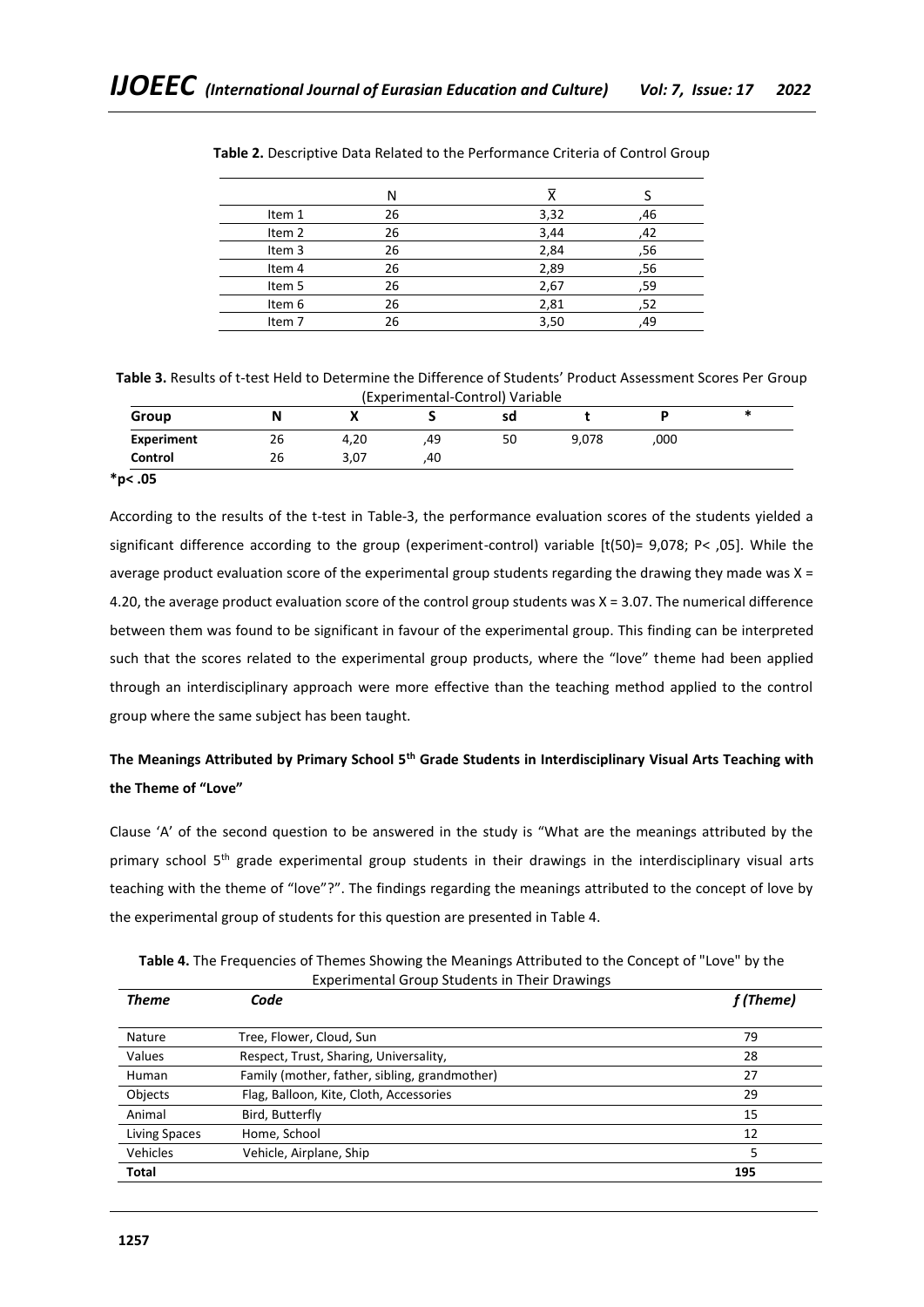Each of the visual representations of love in the drawings created by the experimental group students were determined separately for each student, and codes and themes were determined during the analysis process. Experimental group students expressed love (f=79), values (f=28), human (f=27), objects (f=29), animals (f=15), living spaces (f=12) and vehicles (f=5). 31 codes listed above and seven themes (f=105) from these codes were determined in 26 drawings created by the experimental group students. It is noteworthy that MS-09 depicts his bond with his friend, who is also a boy, in the same clothes. FS-11, on the other hand, includes living and nonliving things in her life, such as a bird and a house, which express love for her, while including herself, parents and grandmothers in her painting. Another point that draws attention in the drawings of the experimental group students is that they use warm and bright colours while expressing the concept of love and associate the concept of love with different objects, nature and spaces.

# **Comparing the meanings attributed by the experimental group male and female students to the concept of "love" in their drawings**

Clause 'B' of the second question to be answered in the study is "Are there any differences between the genders in terms of the meanings attributed to love in the drawings made by the primary school  $5<sup>th</sup>$  grade experimental group of students subjected to interdisciplinary visual arts education with the theme of "love"?". The acquired findings are given in Table 5.

| Girls         |           | <b>Boys</b>   |           |  |
|---------------|-----------|---------------|-----------|--|
| <b>Theme</b>  | f (Theme) | <b>Theme</b>  | f (Theme) |  |
| Nature        | 40        | Nature        | 39        |  |
| Values        | 18        | Values        | 10        |  |
| Human         | 13        | Human         | 14        |  |
| Objects       | 22        | Objects       |           |  |
| Animal        | 12        | Animal        | 3         |  |
| Living Spaces | 6         | Living Spaces | 6         |  |
| Vehicles      | 0         | Vehicles      | 5         |  |
| <b>Total</b>  | 111       | <b>Total</b>  | 84        |  |

**Table 5.** Themes and Frequencies of Experimental Group Girls and Boys Showing the Meanings Attributed to the Concept of "Love" in their Drawings

When the visual representations expressing love in the drawings of the experimental group students are examined, it is seen that the vehicle (f=5) theme is included in the drawings of the male students, unlike the female students. As it can be seen in Table-5, there is a harmony between the themes in male and female students, and it is noteworthy that there are differences in the frequencies of the themes. While the objects are (f=22) for female students, it is (f=7) for male students. Considering the age level of the students (10-11 years), it is thought that girls may be more sensitive to colourful objects around them. This brings up the developmental characteristics, environmental and cultural factors in which children are brought up. Similarly, while it is vehicles  $(f=5)$  in male students, it is noteworthy that it is  $(f=0)$  in female students. Again, the fact that male students are around the age of 10-11 makes us think about their developmental characteristics, environmental-cultural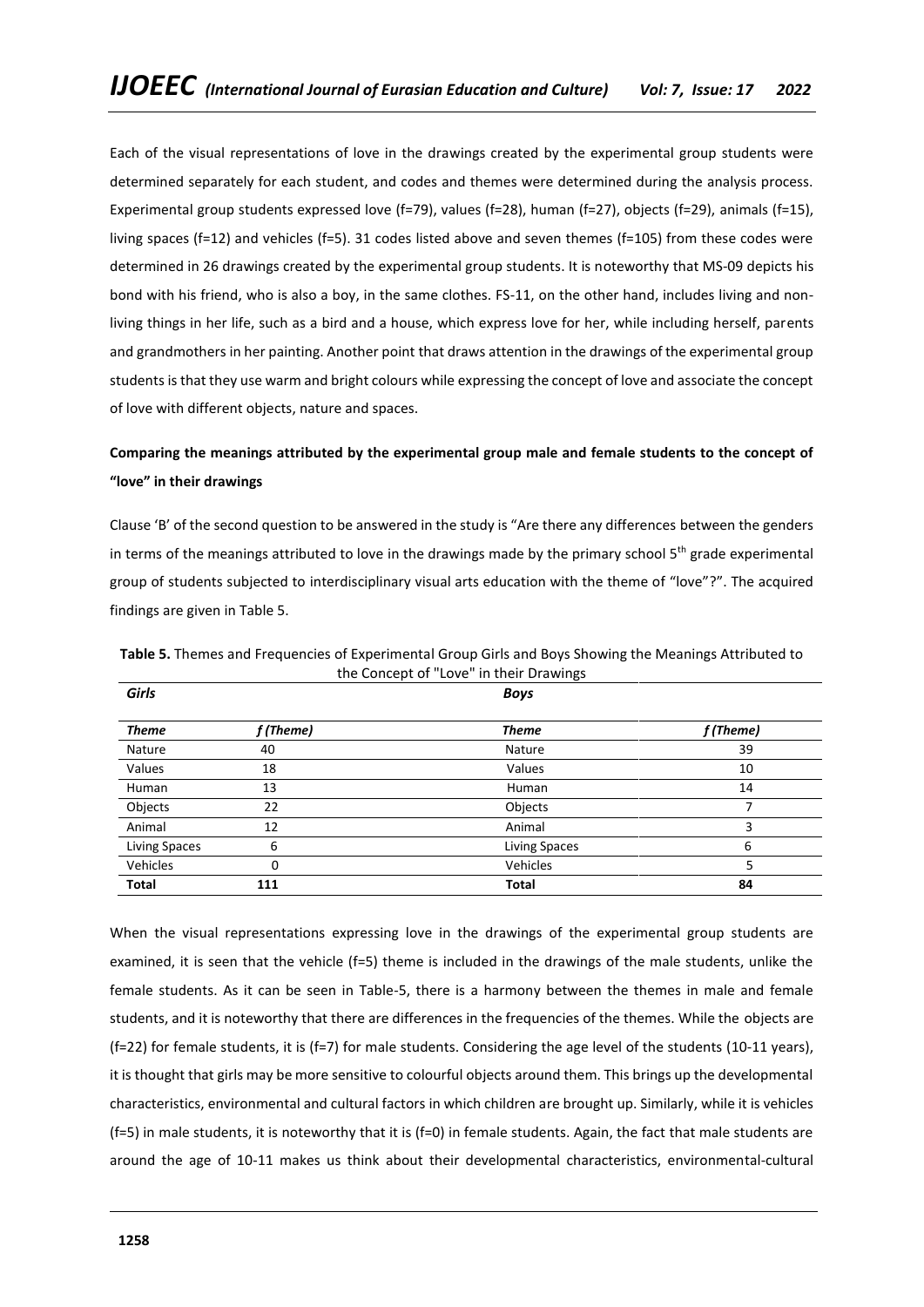factors and learned behaviours. In addition, when the drawings are examined, female students mostly draw colourful pictures, women in loosely decorated clothes and accessories, while male students show a wide distribution and paint different objects from pictures of cars to airplanes and kites. This may be related to the linear and artistic development of this age group (9-12-year-olds), as well as due to factors such as individual preferences, environment growing up in, personality structure, and may also be due to gender differences. When the findings obtained from the visual representations in the drawings of female and male students were examined, it was seen that the concept of love is associated with humans, nature, animate and inanimate beings (such as animals, sun, clouds, trees, flowers) in nature.



**Figure 4.** S:1. 35x50 cm Picture on Drawing Paper **Figure 5.** S:1. 35x50 cm Picture on Drawing Paper







**Figure 6.** S: 2. 35x50 cm Picture on Drawing Paper **Figure 7.** S: 2. 35x50 cm Picture on Drawing Paper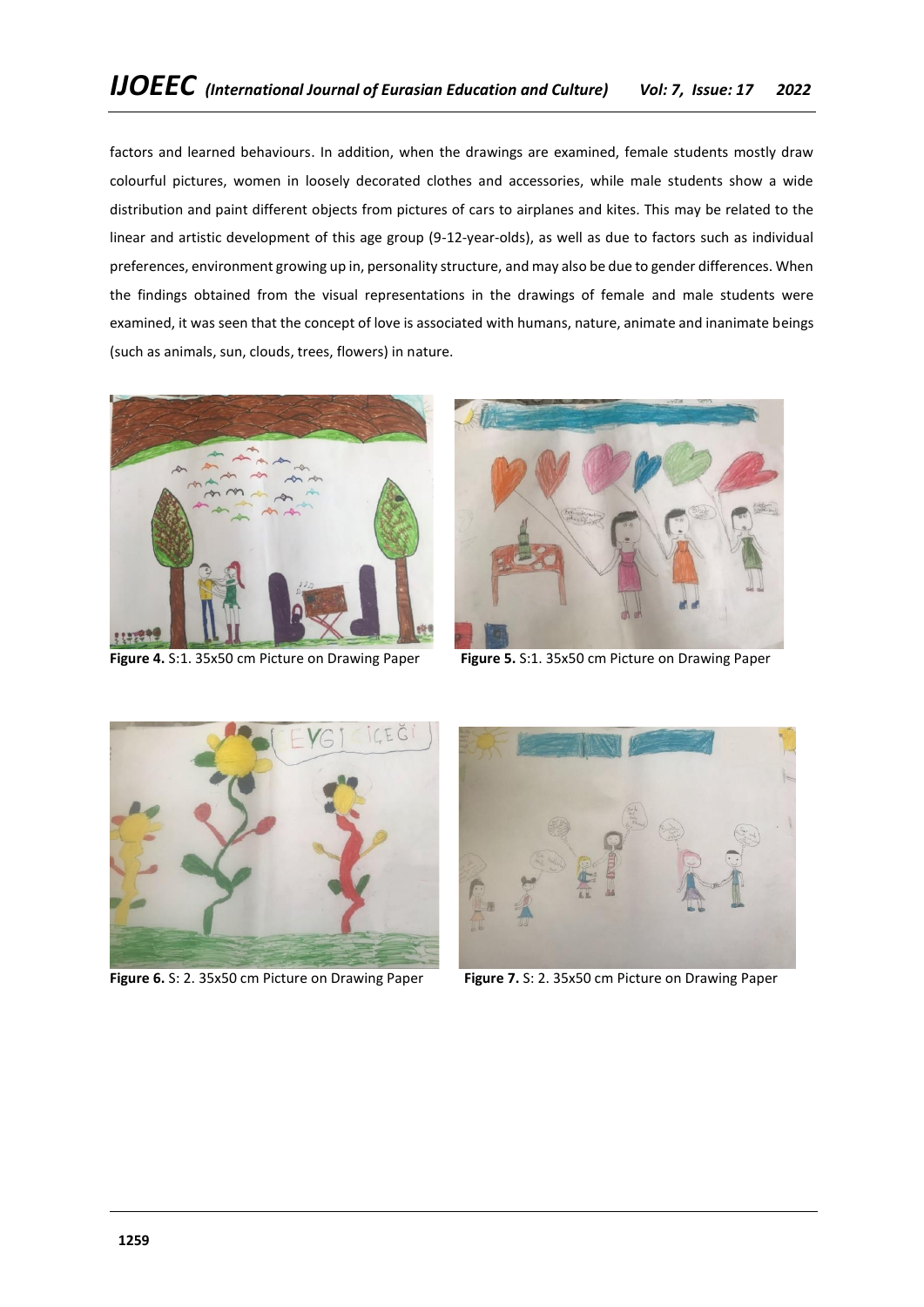

**Figure 8.** S: 3. 35x50 cm Picture on Drawing Paper

# **The Expression Styles and the Meanings Attributed to the Concept of "Love" by the Experimental Group of Students**

Clause 'A' of the third question to be answered in the study is "How do the experimental group of students, in which interdisciplinary visual arts teaching with the theme of "love" is taught in the 5<sup>th</sup> grade of primary education, express the concept of "love" in different representations (tale, composition, story, poem) and what are the meanings they attribute?" The meanings attributed to the concept of "love" in different representations by the "experimental group students" are presented in Table 6.

|                           |             | Students |         |  |
|---------------------------|-------------|----------|---------|--|
| <b>Type of Expression</b> | <b>Boys</b> | Girls    | Total f |  |
| <b>Essay</b>              | δ           | U        | 8       |  |
| Tale                      |             |          |         |  |
| Poetry                    | 4           | g        | 13      |  |
| <b>Total</b>              | 13          | 13       | 26      |  |

**Table 6.** The Expression Types and Frequencies in the "Love" Assignment Papers of Experimental Group

When the worksheets were examined, as seen in Table-6, it is clear that girls expressed the concept of love with poetry (f:9) and fairy tale (f:4) while boys expressed love through the essay (f:8), tale (f:1), and poetry (f: 4). In the analysis of the assignment papers, it is noteworthy that male students focused on composition and female students focused on poetry. In addition, it was observed that female students did not write any essays and concentrated rather on poetry and fairy tales, while male students were divided between essays, poems and fairy tales, although the numbers varied. It can be thought that the forms of expression may be related to the socio-cultural environments, individual preferences, and personality structures of the children, as well as due to gender differences.

The meanings attributed to the concept of "love" by 5<sup>th</sup> grade students in different forms (tale, poetry, essay etc.) are given in Table-7.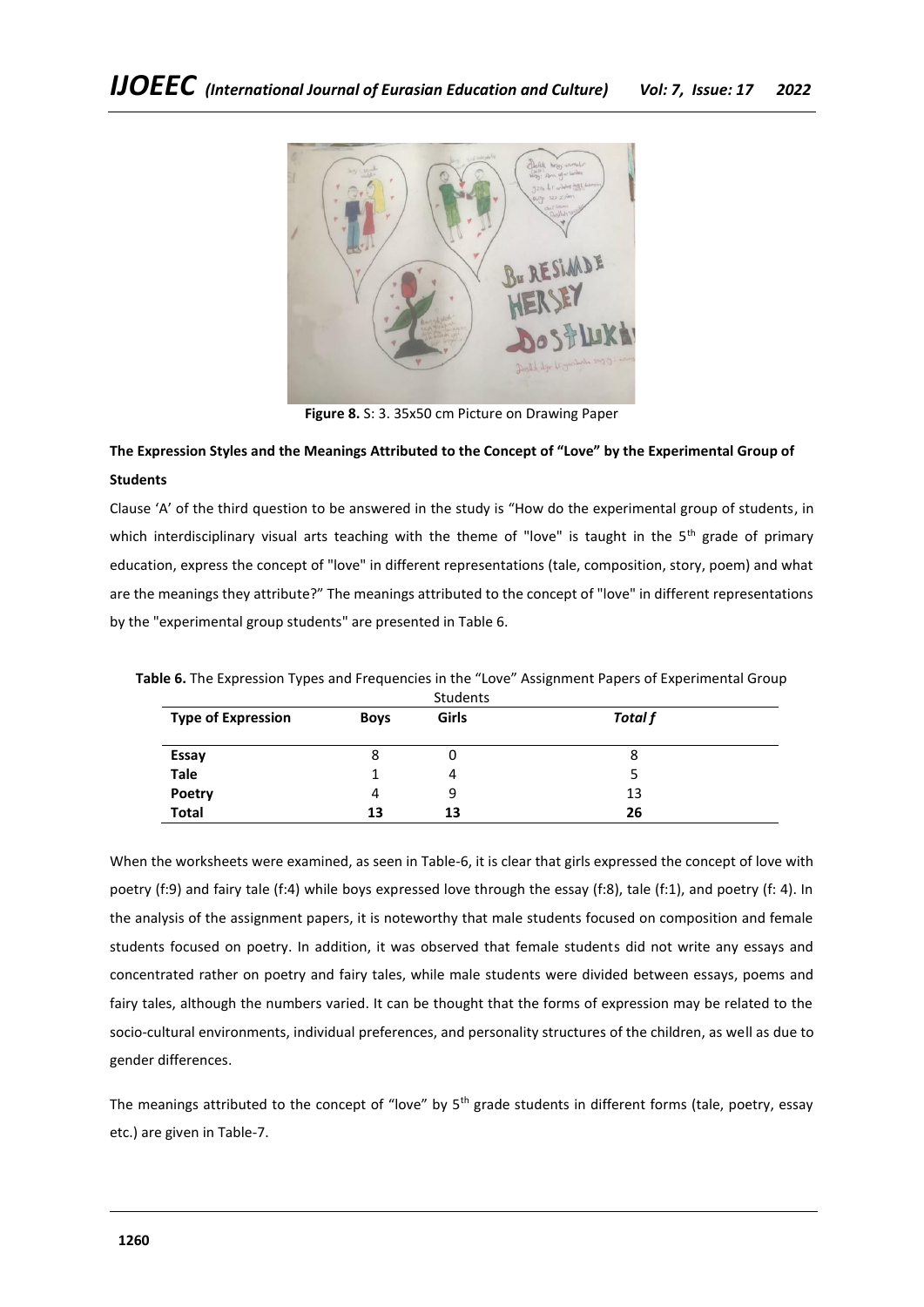| <b>Theme</b>         |          |  |
|----------------------|----------|--|
|                      |          |  |
| Values               | 89       |  |
| Human                | 11       |  |
| Objects              | 3        |  |
| <b>Living Spaces</b> |          |  |
| Nature               | 0        |  |
| Animal               | $\Omega$ |  |
| Vehicles             | 0        |  |
| <b>Total</b>         | 105      |  |

**Table 7.** Themes and Frequencies Showing the Meanings Attributed to the Concept of "Love" in the Worksheets of the Experimental Group Students

The worksheets (composition, poem, fairy tale) of the experimental group students were examined. According to this analysis, while the themes used to express love are values (f=89), people (f=11), objects (f=3), living spaces (f=2), a common frequency value has not been established for nature, animal and vehicle codes. Seven codes (f=105) were determined in the 26 worksheets created by the experimental group students. When the codes and themes are examined, it is remarkable that all of the students associate love with socially accepted positive personality traits and values.

Poem by MS-6, titled *"Importance of Love"*: *The importance of love keeps a family together, Because love is a good and important thing, Love gives a good feeling, For example, he is very happy when he sends a rose to someone, They begin to trust each other and bond.* 

In his composition titled "Love" on the worksheet, student MS-4 said: "*I love my mother, father, brother, friends, teachers,* and *school. I learn respect, compassion, and love from my parents. I must set an example for my brothers and sisters. I love to play games with my friends. My teachers also teach me the lesson. When at home, I ask my parents what I don't know. My mom and dad do whatever I want. In short, love is a beautiful thing*." Student MS-13, on the other hand, associates love with respect in the working paper of his essay titled "*The Matter of Love and Respect"* and says *"We need to be respectful to each other, to the good and bad people. And to our friends too…"*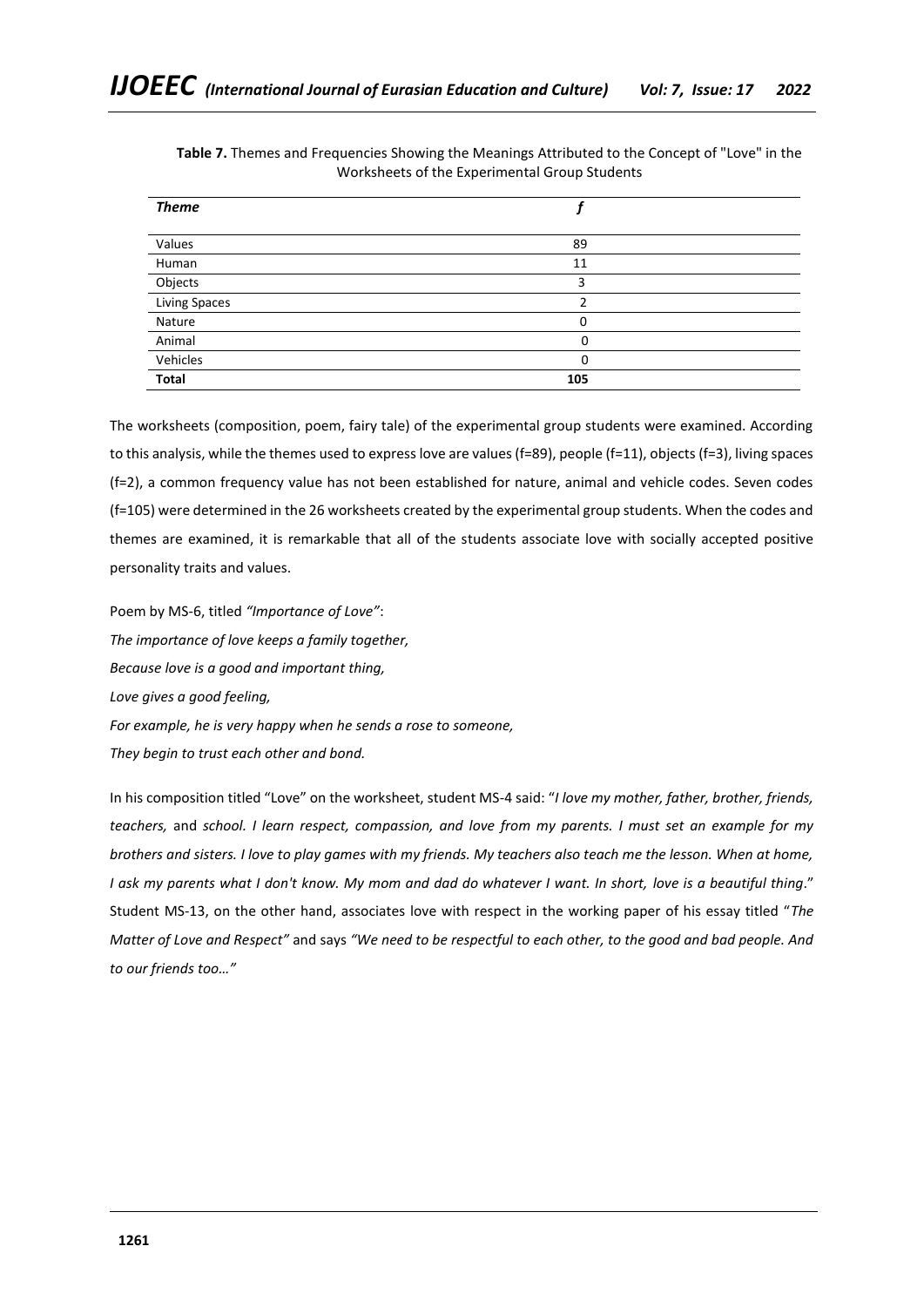













Su hayat sevince güzel Aska bulunurmu bedel Hep o cihyorsa karsina Bu yola Korkusuzca vola horkusuzca gel Sermek ne gêzel bir sey Gontono dip gider Ne yapar ne eder Sent kendine celor Gormeden duramozsin Kokla kokla doyamazsın Janimala olmalisin<br>Sana deli gibi sevaalyim<br>Elini + tumssom dayanamam<br>Elini + tumssom dayanamam Sesint duymasam wywyamam Sen olmadan dayanaman p Benin canin الممدس وساحد محدود من المحدث المحدد المستحدث

 $M_{\text{B}}^{\text{e}}$  gibi kokar <sup>0</sup> Etropa isik safar Günez gibir parlar Benin canin babam



**Figure 13.** *S:5. Study Paper – Tale*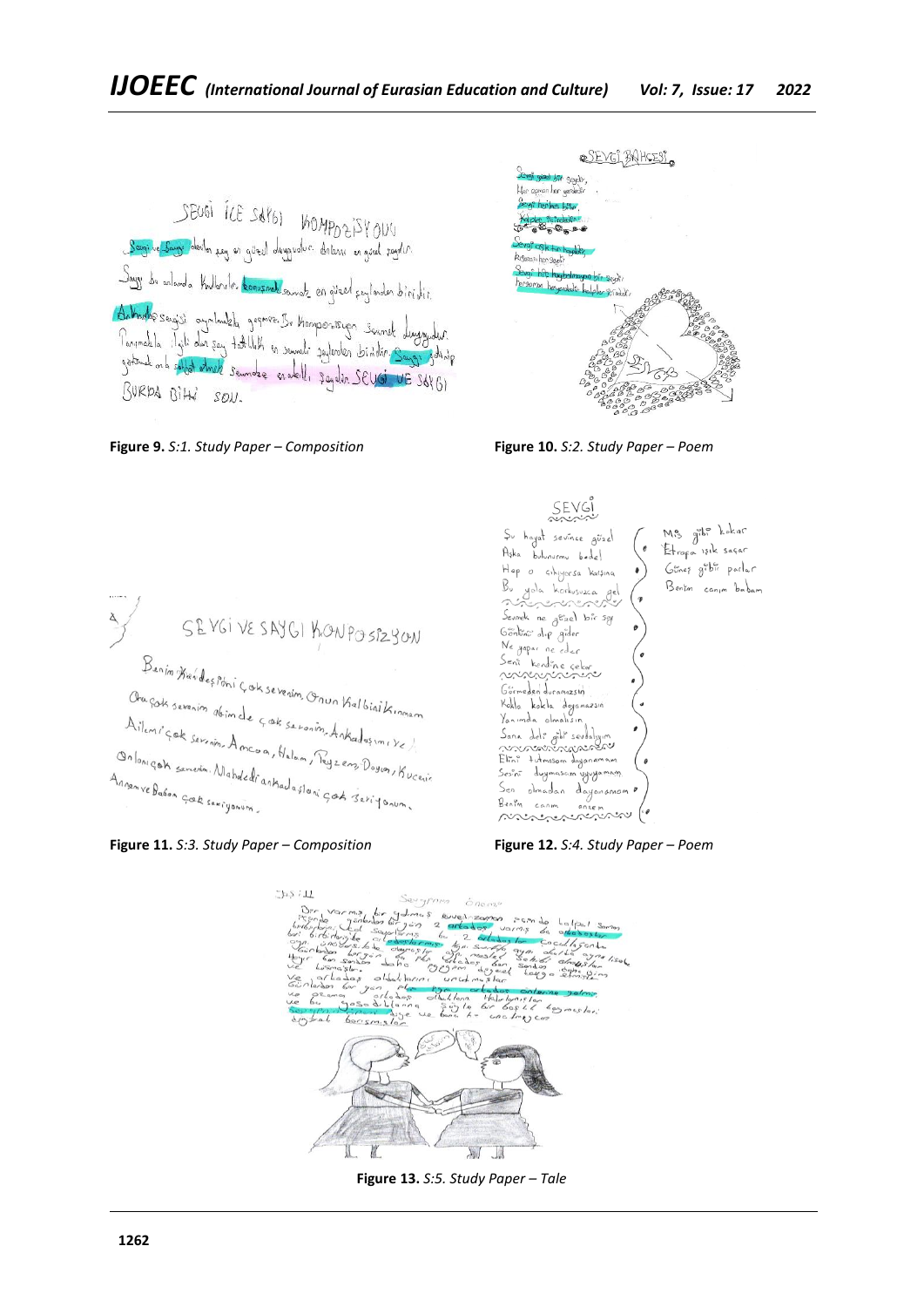## **The Meanings Attached to the Concept of "Love" by Female and Male Students of the Experimental Group**

Clause 'B' of the third question to be answered in the study is "Does the way of expressing the concept of "love" in different representations (tale, composition and poem) of the experimental group students, in which interdisciplinary visual arts teaching with the theme of "love" was conducted in the 5th grade of primary education, differ according to gender?" The acquired findings are provided, comparatively, in Table 8.

| <b>Girls Theme</b> |    | <b>Boys Theme</b> |    |
|--------------------|----|-------------------|----|
| Nature             | 0  | Nature            | 0  |
| Values             | 45 | Values            | 44 |
| Human              | 3  | Human             | 8  |
| Objects            | 0  | Objects           | 3  |
| Animal             | 0  | Animal            | 0  |
| Living Spaces      | 0  | Living Spaces     | 2  |
| Vehicles           | 0  | Vehicles          | 0  |
| Total              | 48 | Total             | 57 |

**Table 8.** Themes and Frequencies Showing the Meanings Attributable to the Concept of "Love" in the Worksheets of the Experimental Group Girls and Boys

When the verbal representations expressing love in the worksheets of the experimental group students are examined, it is seen that the male students have the themes of objects (f=3) and living spaces (f=2), unlike female students. This suggests that these differences may be related to personality, gender, socio-cultural structure and family environment. Furthermore, as seen in Table-8, there is a harmony between the themes and differences in the frequencies of the themes in male and female students. In girls, *values* code was (f=45) and in boys it was (f=44); in girls *human* code was (f=3) and in boys it was (f=8). In her poem, FS-2 says, *"If we are respectful to the elders …"*. FS-6's essay goes: *"I have learned what love means from the book you read. A loving person tolerates, respects, and gives happiness. Example: I show a lot of love to my friend, he understands my love from my eyes. Love and respect make life easier too"*. FS-9's essay goes: *"I think the foundation of love is trust. Because if I trust a person, I love that person. And it's the respect the person I love has for me. Love is like bonding with the other person, and for me, the other person has to love me too. Even if that person does not love me, I respect that person and continue to love that person".* MS-10 *"When I think of love, the first thing that comes to my mind is happiness and joy. Smile, my loved ones. Rejoice, joy in life, my friends. My dreams, my life";* FS-9's poem: "*…… Happiness, joy, respect, joy these are love* ……". FS-12; *"… what you feel towards someone. …"*, FS-13; *"Love means that everyone loves each other. Love is an addiction. It is very important. If all people show love to each other, the world will be beautiful"*. FS-7; *"When I think of love, the following comes to mind… friendship comes to mind. In short, we call it love. We know that it is not easily obtained"*. As seen in Table-8, it was seen that male and female students associated with positive personality traits and values along with the human code in the representation of love. It can be said that a result close to each other is obtained when the gender dimension is examined.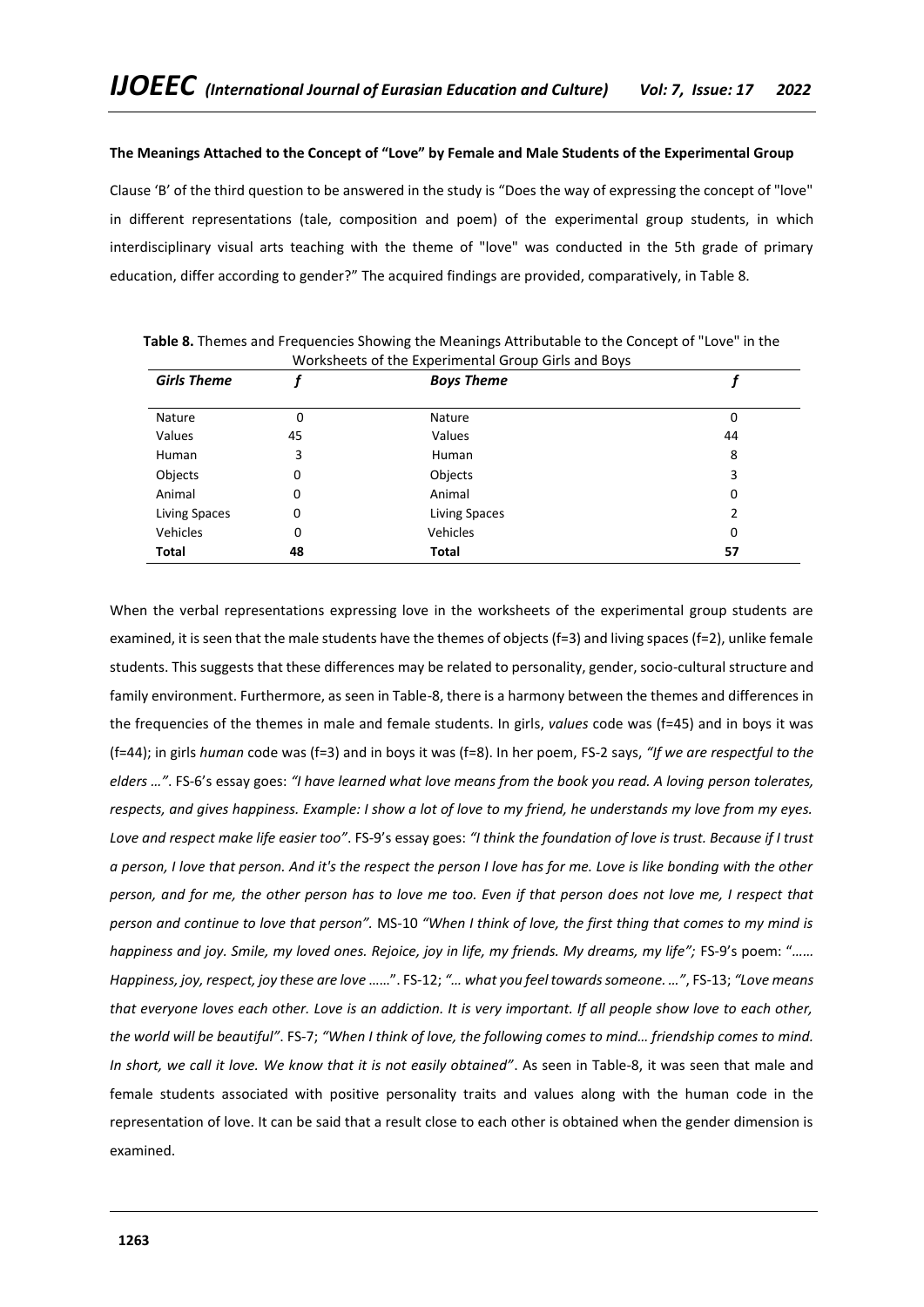## **CONCLUSION and DISCUSSION**

The interpretation of the results obtained from the study examining the effects of expressing the concept of "love" with different representations (drawing and verbal) of an interdisciplinary visual arts education in a primary school 5<sup>th</sup> grade are as follows. The average score obtained from the drawings made on the theme of "love" by the experimental group students, in which an interdisciplinary approach was applied, was significantly higher than the mean scores of the control group students who were subjected to the Ministry of National Education's program. In other words, handling the theme of "love" with an interdisciplinary approach significantly affected the products made by the students. It can be said that the scores obtained for the products in the experimental group are more effective than the teaching given to the control group with the same theme. The fact that there was a significant difference in favour of the experimental group in which the interdisciplinary approach was applied in the evaluation of student products supports the ideas of McMillen & Kennedy (2018). McMillen & Kennedy (2018) state that the interdisciplinary approach allows students to learn new materials and express what they have learned in more than one approach. In addition, the way students express the concept of "love" was reviewed not only in their drawings but also in their verbal representation (fairy tale, poem, essay) in this study. It is believed that handling the class in a holistic way and including the verbal representations, along with the drawings, has had an impact on the products of the students. Supporting this view, Lorimer (2009) and Brezovnik (2015) state that the application of the interdisciplinary approach in visual arts education increases motivation in the classroom and creates a more joyful teaching environment. The assessment results of the products in the current study support the view that interdisciplinary teaching in visual arts education, which is stated in the study of Yarımca (2011), gives students the opportunity to create new ideas in the process of moving pictorial expression to verbal expression. The results achieved regarding the process and products can be deemed to be an indicator, as Deasy (2002) previously stated, of the effort to establish some relations between learning in art and learning in other skills and lessons by associating visual arts education with other courses in an interdisciplinary manner.

When the drawings made by the experimental and control groups of students are examined in terms of design elements and principles, visual representations that support the qualitative results of the research draw attention. In support of Paktuna Keskin (2007) and Yavuzer (2019), concepts such as love, friendship, family, siblings, friends, family elders, animals and nature, which are important for children, were seen in these drawings. According to Aktuna Keskin (2007) and Yavuzer (2019), individuals are born and grow up in a social and cultural environment that surrounds them. This environment allows them to form their personalities. In this context, in order to understand and describe a person, it is necessary to understand the social and cultural environment that surrounds him. The environment in which an individual is born into and raised in is reflected in many different skills, abilities, the formation and development of these abilities, as well as their linear-artistic development. This shows that the linear and artistic development of the child is affected by the environmental factors in which they grew up, as well as innate ability. When we look at the representations of love in the drawings of the experimental and control group students, the results support this idea. The results of the study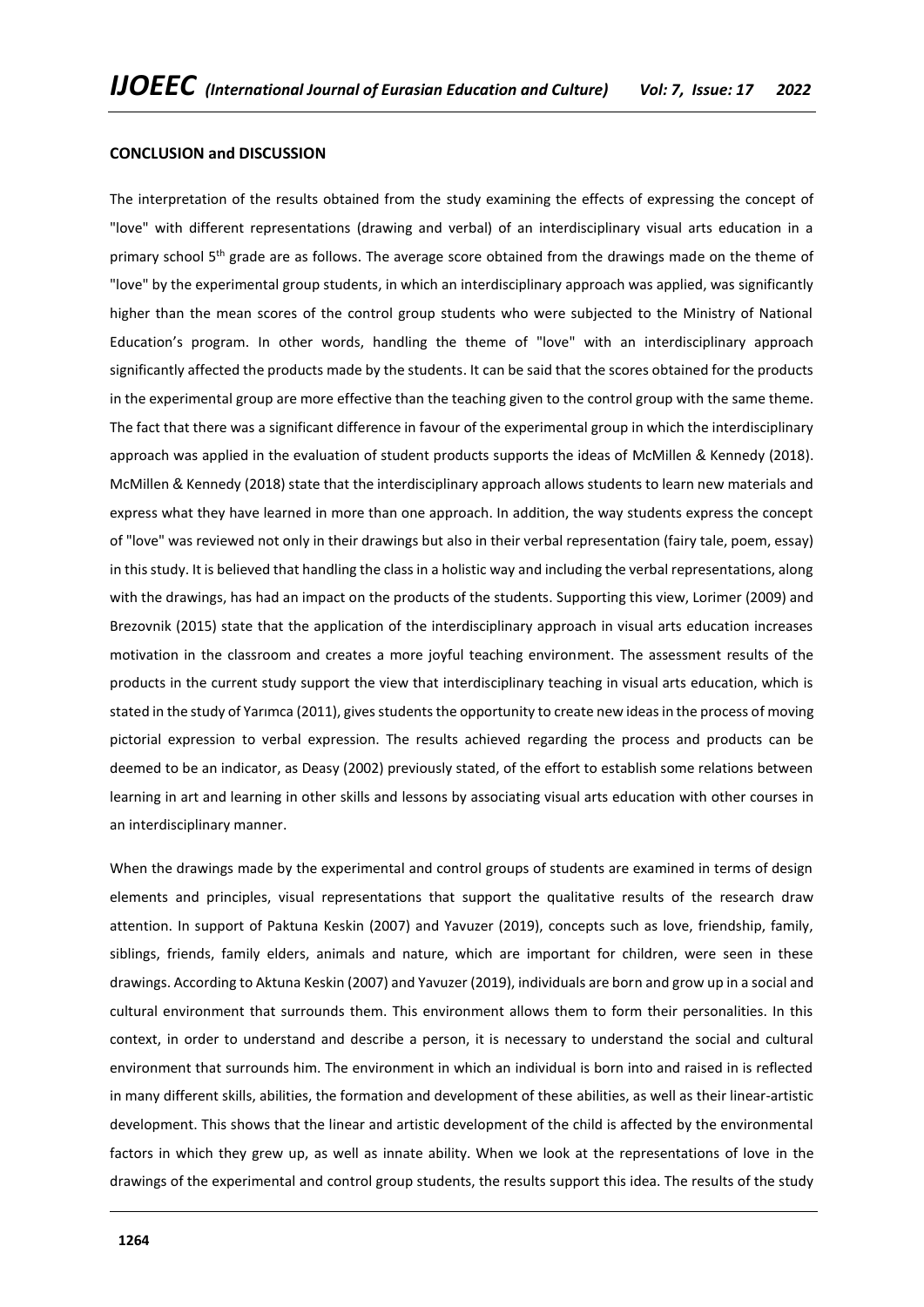conducted by Tozduman et al., (2016) support these results that children reflect their family and loved ones and especially their friends in their drawings.

An analysis of these findings along with the visual representations of the experimental group students on the theme of "love" indicate that female students mostly had butterfly, on their drawings while male students preferred car, airplane, ship, school, flag and kite. In the visual representations seen in the drawings made by the experimental group students; it is noteworthy that female students mostly drew colourful pictures, women in fancy clothes and accessories, while it was seen that male students created a different distribution from cars to airplanes and kites and official buildings such as schools. These results may suggest that it may be related to the linear and artistic development of students (9-12-year-olds), as well as to factors such as gender differences, growth environment, personality structure. When the findings obtained from the visual representations in the pictures of male and female students are examined, it is seen that the students' concept of love is associated with human (friends, family, people in close surroundings, etc.), nature and living and non-living things (animal, sun, cloud, tree, flower) in nature. These findings support those reported by Tozduman et al., (2016); Halmatov (2015) and Yavuzer (2019), who analysed the linear development of this age group (9-12). It is seen that girls draw flowers, birds, balloons, hearts, clothes with details and more colourful and fancy accessories. On the other hand, it is seen that male students mostly draw nature with family members, parks, indoor spaces, school, as well as different tools, cars, planes, flags, cats, dogs, birds. Again, the effects of the place of residence, culture and social life are also seen in student drawings. It has also been observed that they have drawn certain figures within the framework of the events they have experienced or witnessed. As reported by Malchiodi (2005), it is seen that children are affected by the sociocultural structure in which they were born and raised in as well as in other areas of their lives in their drawings. The noteworthy thing during the product assessment stage of the study was the fact that some of the students expressed the concept of love through the nuclear family in their drawings while other students included the elder family members along with the nuclear family. It is also seen that along with some other family members, they include nature, the animals and flowers they love as a representation of love in their drawings. In a manner supporting the ideas of Halmatov (2015), students taking part in this current study reflected their experiences and perceptions of the outside world into their work in both papers and drawings.

Following the review of the verbal representations and drawings of the experimental group of students' concepts of "love", it has been observed that female students expressed it with poetry and fairy tales, while male students mostly preferred to express it through essays, poems, and fairy tales. The effectiveness of the gender factor was not taken into consideration in verbal representations. However, noteworthy that gender is effective in visual representations, what matters is the meaning that children attribute to the concept of "love" in these representations (fairy tales, essays, and poems, etc.). At the end of the experimental study conducted by Floyd and his team, in which the act of "writing about love" was examined, it was revealed that writing about love leads to an increase in individuals' happiness, a decrease in their stress and a significant decrease in cholesterol levels. It has been scientifically proven that having a positive approach towards life, expressing satisfaction, and writing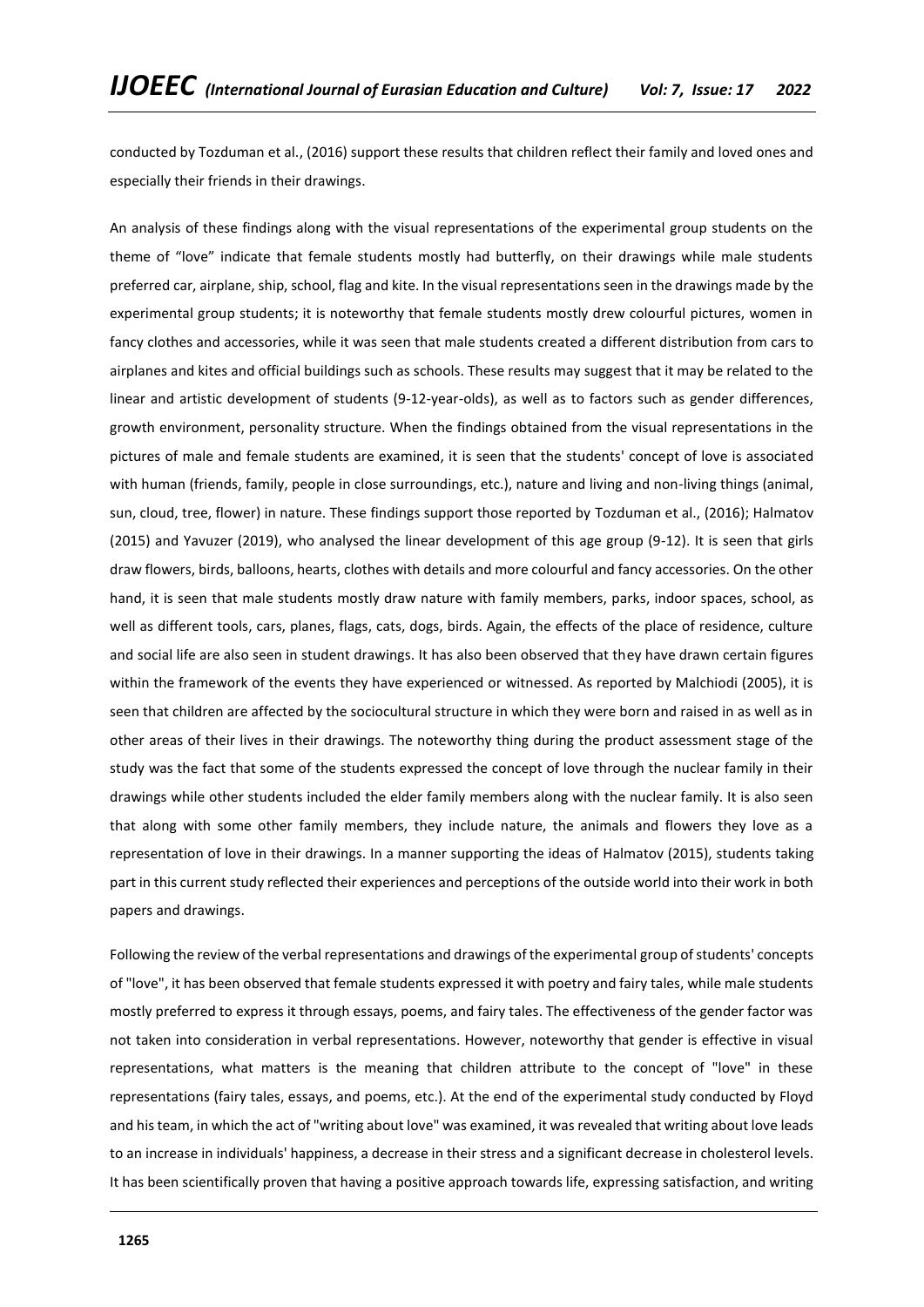about love have a positive impact on human health (Wiseman, 2017, p. 27-28)." The results obtained by Floyd and his team may make us think that the verbal expressions of the students in the present study reflect positively on them regarding the concept of love. Wiseman (2017) points out that according to some studies, individuals expressing emotion by writing have positive reflections on the development of that emotion. Şahin et al., (2019) stated in their study that the prospective teachers were satisfied with their teaching of the "Love Education" course and that the course gave pre-service teachers different perspectives. For this purpose, they suggest that starting from preschool "Love" should be included in the program and continue up to the undergraduate and associate degree levels as an elective course, in order to establish a true understanding of love in students, and they point out the importance of love education in raising teachers. A study conducted by Kayadibi (2002) also emphasizes the significance of love education in the life of an individual and society. Another study conducted by Şahin et al., (2019) supports these recommendations and emphasizes that love education should be handled in a multidimensional way within the curriculum of the Ministry of National Education from primary school. This can be within the scope of a course, or it can be included in the course schedule.

In the work papers of the experimental group students, the theme of "love" was expressed in writing from the most preferred to the lowest in the following order: friendship, valuable, family, respect, happiness, trust, and sharing, connected with intelligence, imagination and universal. The reason why the concepts of friendship and being valuable come to the foremost is the importance of friendship in these age groups and it is also noteworthy that love is valuable or integrated with the concept of value. Some students have further expressed that *love is a deep and valuable emotion, it makes life better, and they cannot think of a life devoid of love*. With regards to expressing the concept of love, it was observed that students focused on concepts such as friendship, valuable, family, respect, happiness and trust and sharing. The results obtained in this study support those obtained by the study conducted by Tozduman et al., (2016). These results are a positive indicator in terms of the values through education to be given to the child desired.

When the expressions of female and male students on the theme of "love" and the meanings that experimental group students attribute in their verbal representations are examined, it has been observed that male and female students expressed eleven common concepts (friendship, valuable, happiness, respect, trust, communication, family, sharing, connected with intelligence, dreams and universal) on a total of ninety-two different occasions. Unlike female students, male students expressed it as *drawing, school, and games*.

## **RECOMMENDATIONS**

Considering that the feeling of love, which makes life more beautiful and the world more liveable, is a feeling that can be created and developed in children through education, it can be seen that it should be included as a subject in the education program. The education of children who go through a personality development process at these ages is important because they need to create societies consisting of healthy individuals. The importance of love in human structure and life is a less explored topic and therefore should be studied more in science, art, education, and other areas of life. Regardless of age, era and, geography, considering that human beings are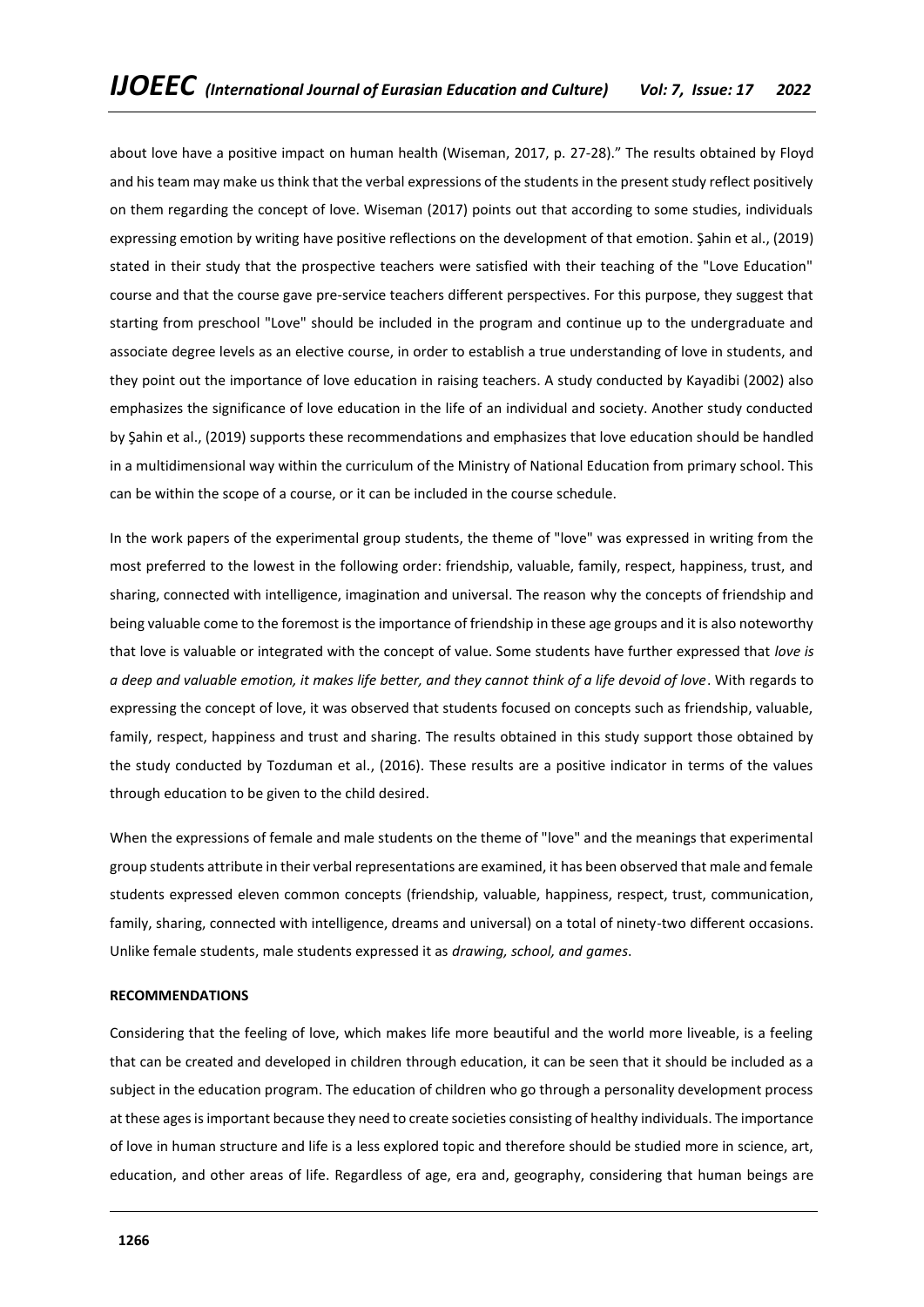emotional beings, when it comes to love for children, the importance becomes even greater. For this reason, love, which gives meaning to human existence and constitutes the essence of human creation, with its multidimensional interdisciplinary structure, should be the subject of diverse interdisciplinary research in all areas of life and in all kinds of activities, especially education, art, and science. Interdisciplinary studies can be applied at different grade levels and with different themes within an education program. It is thought that such studies can contribute positively to the development of students in different aspects. Love education should be handled in a multidimensional way within the curriculum of the Ministry of National Education from primary school. This can be within the scope of a course, or it can be included in the course schedule. This situation is important for the formation and continuity of a healthy, happy and productive society.

## **ETHICAL TEXT**

In this article, journal writing rules, publication principles, research and publication ethics rules, journal ethics rules have been followed. Responsibility for any violations that may arise regarding the article belongs to the authors.

The application study of the article and the collection of data were carried out in the 2014-2015 academic year. **Authors Contribution Rate:** The authors have declared no conflict of interest. The first author's contribution rate to the article is 75%. The second author's contribution rate to the article is 25%.

## **REFERENCES**

- Akdoğan, B. (2001). Sanat, sanatçı, sanat eseri ve ahlak, [Art, artist, work of art and morality]. *Journal of Ankara University Faculty of Theology,* 42(1): 213-243.
- Akyol, A. (2012). Ahlâk-ı nâsırî'de ahlâk ve siyaset ilişkisi: Sevgi erdemi merkezli bir okuma. [The relationship between ethics and politics in Ahlâk-ı nâsırî: A reading based on the virtue of love]. *Journal of Values Education.* 10(24), 7-29.
- Alkan, V., Şimşek, S., & Erbil, B. A. (2019). Karma yöntem deseni: Öyküleyici alanyazın incelemesi. *Eğitimde Nitel Araştırmalar Dergisi*, *7*(2), 559-582[. https://doi.org/10.14689/issn.2148-2624.1.7c.2s.5m](https://doi.org/10.14689/issn.2148-2624.1.7c.2s.5m)
- Aslantaş, S. (2012). Disiplinlerarası yaklaşımın görsel sanatlar dersinde uygulanmasının etkililiği, [The effectiveness of the applying interdisciplinary approach in the visual arts class]. Unpublished doctoral thesis. Gazi Universitesi.

Atılgan, H., Kan, A. & Doğan, N.K.(2009). Eğitimde ölçme ve değerlendirme. 3rd Ed. H. Atılgan, (Ed.), Anı Yayıncılık.

- Aydın, H., & Çamur, Ö. (2018). Kamu yönetiminde sevgi ve adaletin gerekliliği ve önemi. [Necessity and importance of affection and justice in public administration]. *Journal of Adıyaman University Institute of Social Sciences.* 10(30) 1401-1073. <https://doi.org/10.14520/adyusbd.404161>
- Aydoğan. Y. (2006). "Ev ortamının çocuğun gelişimine göre düzenlenmesi", ["Organizing the home environment according to the development of the child"]. *Journal of Family and Society Education, Culture and Research.* 10, 27-33.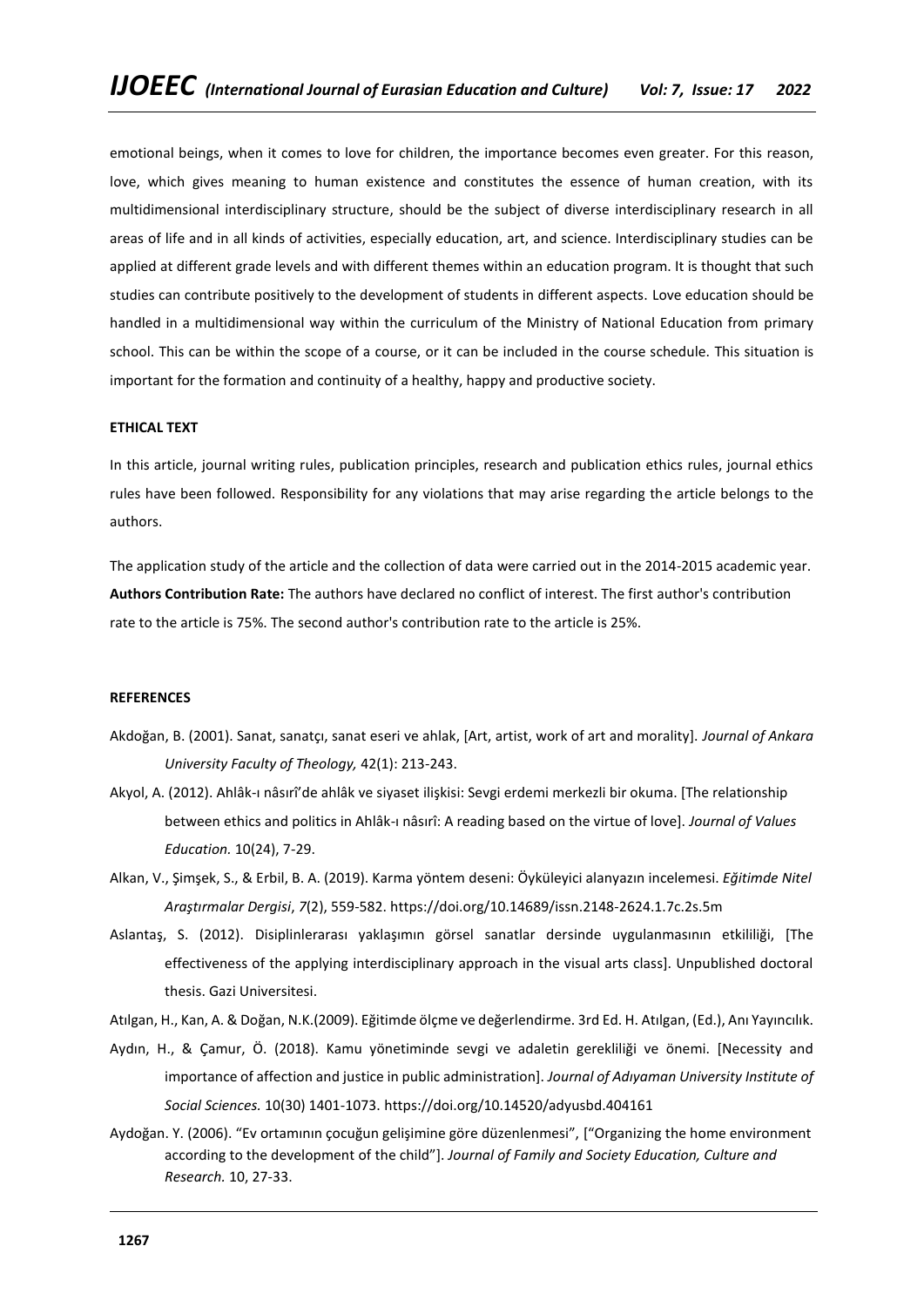- Baki, A. & Gökçek, T. (2012). Karma yöntem araştırmalarına genel bir bakış . *Elektronik Sosyal Bilimler Dergisi* , 11 (42) , 1-21.
- Benasuz, H. (2002). *Sevgi tapınağı. Sevginin gizemi,* Çağlayan Erendağ, Trans., Sistem Yayıncılık.
- Bilim, M. (2010). Sevginin pisikolojik yönü, *Makale Kütüphanesi, Aralık,* [https://www.tavsiyeediyorum.com](https://www.tavsiyeediyorum.com/)
- Brezovnik, A. (2015). The benefits of fine art integration into mathematics in primary school *In: CEPS Journal 5* (2015)3: 11-32.<https://doi.org/10.26529/cepsj.125>
- Bullock, P., Park, V., Snow, J. & Rodriguez, E. (2002). Redefining interdisciplinary curriculum: A journey of collaboration and change in secondary teacher education. *Interchange* 33,159–18. https://doi.org/10.1023/A:1016500303163
- Büyüköztürk, Ş., Kılıç Çakmak, E., Akgün, Ö. E., Karadeniz, Ş., & Demirel, F. (2010). Bilimsel araştırma yöntemleri. 5th Ed. PegemA Akademi.
- Chapman, H. M., (2011). *"Love: A biological, psychological and philosophical study*" (2011). Senior Honors Projects. Paper 254. University of Rhode Island DigitalCommons@URI <http://digitalcommons.uri.edu/> srhonorsprog/254http:// digitalcommons.uri.edu/srhonorsprog/254
- Colbert, C. (1997). *Visual arts in the developmentally appropriate integrated curriculum.* H. Hart Craig, C.Diane, Burts and R. Charlesworth (Eds.), Integrated Curriculum and Developmentally Appropriate Practice. (pp. 201-223). State University of New York Pres.
- Cüceoğlu, D. (2000). *İyi düşün doğru karar ver. Etkili yaşamın temel boyutları üzerine yakup bey'le söyleşiler.* 32nd Ed. Sistem Yayıncılık.
- Cüceloğlu, D. (1998). *Yeniden insan insana.* 17th Ed. Remzi Kitapevi.
- Creswell, J. W. (2005). *Educational research: planning, conducting, and evaluating quantitative and qualitative research.* 2nd Ed. Upper Saddle River, NJ: Pearson Education.
- Çepni, S. (2014). Araştırma ve proje çalışmalarına giriş. 7. Ed. Celepler Matbaacılık.
- Delier, A. (2005). *Sanat eğitiminde disiplinlerarası yaklaşımlar.* [Interdisciplinary approaches in art education]. (Unpublished master thesis), Gazi University.
- Deasy, D. (2002). *Creating quality integrated and interdisciplinary arts programs.* Report of the Arts Education Partnership National Forum. ep-arts.org/wp-content/uploads/Creating-Quality-Integrated-and-Interdisciplinary-Arts-Programs.pdf
- Demir, K. (2008). *Bütünleştirilmiş öğretim programının işbirliğine dayalı ve proje tabanlı öğrenme yaklaşımıyla uygulanmasının etkililiği.* [The effectiveness of the implementation of the integrated curriculum with a collaborative and project-based learning approach]. (Unpublished doctoral thesis), Hacettepe University.
- Demirel. Ö.(2010). *Dictinary of education*. 4th Ed. Pegem Ademi.
- Deneme, S. & Ada, S. (2012). On applying the interdisciplinary approach in primary schools. *Pricedia Social and Behavioral Sciences*, 46(2012): 885-889.<https://doi.org/10.1016/j.sbspro.2012.05.217>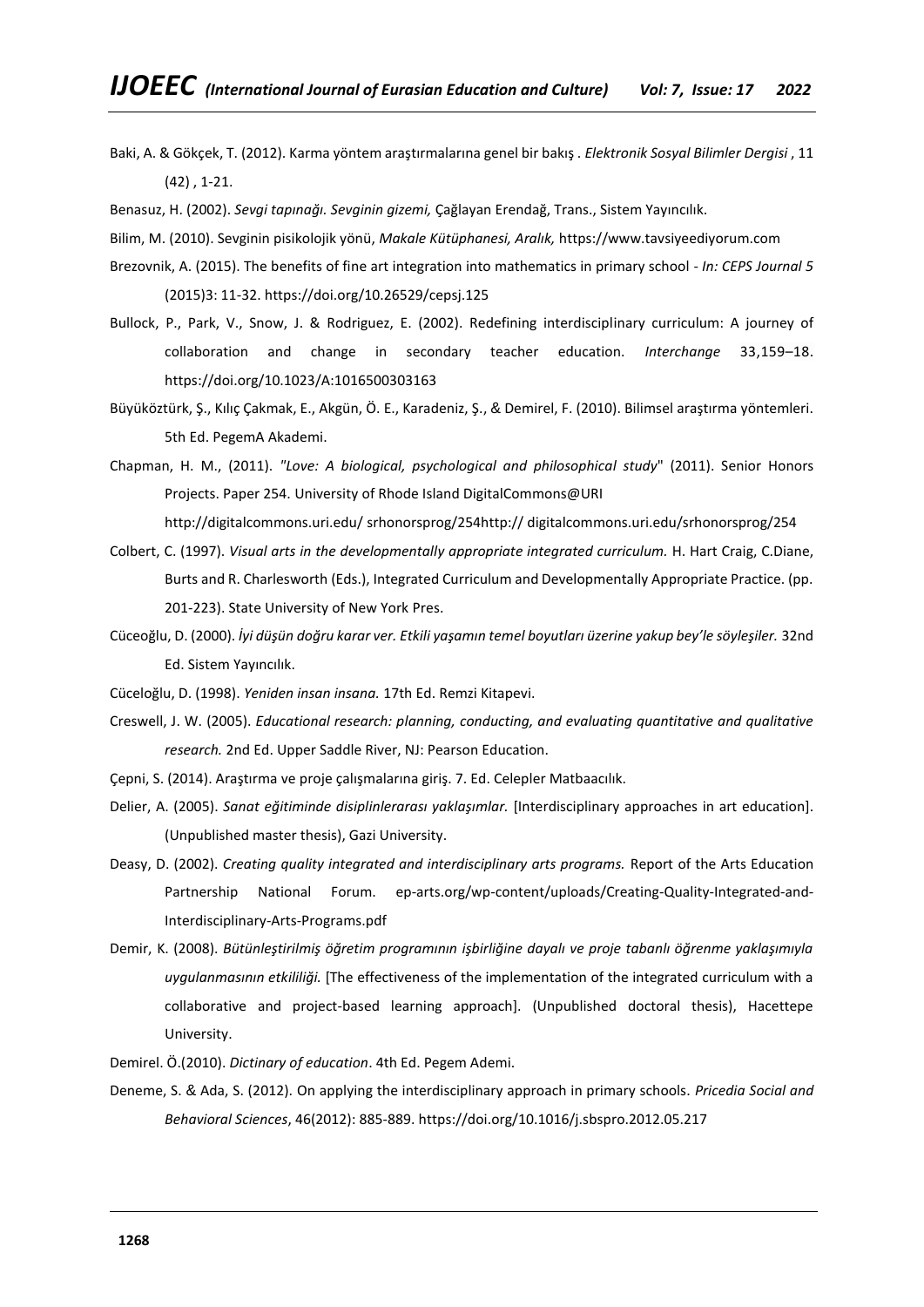- Doğan, Z., & Arıcı, A. (2019). The effect of teaching fractions with the interdiciplinary approach on 1st graders' learning in elementary school, *International Online Journal of Educational Sciences,* 11 (2): 1-19. <http://dx.doi.org/10.15345/iojes.2019.02.001>
- Ergen, G., (2017). Eleştirel-bilinçli sevgi eğitimi. eğitimi değerler ekseninde yeniden düşünmek. *Değişen Değerler ve Yeni Eğitim Paradigması*. (pp.171-196), Pegem Akademi
- Fırat, M., Yurdakul, İ. K., & Ersoy, A. (2014). Bir Eğitim teknolojisi araştırmasına dayalı olarak karma yöntem araştırması deneyimi. *Eğitimde Nitel Araştırmalar Dergisi* , 2 (1) , 64-85. <https://doi.org/10.14689/issn.2148-2624.1.2s3m>
- Fromm, E. (2015). *Sevme sanatı.* 7th Ed. S. Budak, Translator, Öteki Yayınevi.
- Fromm, E. (2000). *Sevgi ve şiddetin kaynağı*. 4th Ed. S. Budak, Translator, Öteki Yayınevi.
- Fromm, E. (1996). *Sağlıklı toplum.* 3rd Ed. S. Budak & Z. Tanrısever, Translators, Payel Yayınevi.
- Gökçe, H. (2006). *İçerik analizi. Kuramsal ve pratik yöntemler.* Siyasal Kitabevi.
- Halmatov, S. (2015). *Çocuk resimleri analizi ve psikolojik resim testleri*, 2nd Ed. Pegem Akademi.
- Helmane, I., & Briška, I. (2017). What is developing integrated or interdisciplinary or multidisciplinary or transdisciplinary education in school?. *Signum Temporis*, 9 (1): 7–15. DOI 10.1515/sigtem-2017-0010
- Holley, K. (2017). Interdisciplinary curriculum and learning in hager education. *Oxford Research Encyclopaedia of Education.* <https://doi.org/10.1093/acrefore/9780190264093.013.138>
- Işık Tertemiz, N., & Aslantaş. S. (2018). New Horizons in Educational Sciences-I. *Thematic learning in interdisciplinary approach*. T. Çetin, A. Şahin, A. Mulalić and N. Obralić Eds., (pp.206-227). LAP LAMBERT Academic Publishing.
- Işık Tertemiz, N., & Karabatan, H. (2019). İlkokul 2. sınıf öğrencilerinin doğal sayılarla toplama ve çıkarma işlemi gerektiren esnek problem çözümlerinin incelenmesi. İlköğretim Online. 18(4). 1837-1857. <https://doi.org/10.17051/ilkonline.2019.639342>
- İşler, A.Ş. (2004). Sanat eğitiminde disiplinlerarası tematik yaklaşım. [Interdisciplinary thematic approach in art education*]. Journal of National Education 163*, 1-10.
- Jensenius, A.R. (2012, 12 March). Disciplinarities: intra, cross, multi, inter, trans. https://www.arj.no/2012/03/12/disciplinarities-2/
- Kan, A. (2009). *Ödev ve projeler. Eğitimde ölçme ve değerlendirme.* 3rd Ed. H. Atılgan, Ed. Anı Yayıncılık.
- Kanatlı, F., & Çekici Y.E. (2013). Türkçe öğretiminde disiplinlerarası olanaklar. [Interdisciplinary opportunities in Turkish teaching]. *Journal of Mersin University Faculty of Education.* 9(2). 223-234
- Karasar, N. (2015). *Bilimsel araştırma yöntemi,* 28th Ed. Nobel Akademik Yayıncılık.
- Kayadibi, F. (2002). Sevgi faktörünün eğitim verimliliği üzerine etkisi. [The effect of love factor on educational efficiency]. *Journal of Istanbul University Faculty of Theology.* [\(5\): 3](../../agste/AppData/Local/Packages/microsoft.windowscommunicationsapps_8wekyb3d8bbwe/LocalState/Files/S0/1115/AppData/Local/Packages/microsoft.windowscommunicationsapps_8wekyb3d8bbwe/LocalState/Files/S0/538/Downloads/(0)5,)3-50
- Kırışoğlu, O.T. (2009). *Sanat, kültür, yaratıcılık. Görsel sanatlar ve kültür eğitimi-öğretimi,* 8th Ed*.* Pegem Akademi Klaassen, R.G. (2018). Interdisciplinary education: a case study*. European Journal of Engineering Education.* 
	-

Volume 43(6):842-859.<https://doi.org/10.1080/03043797.2018.1442417>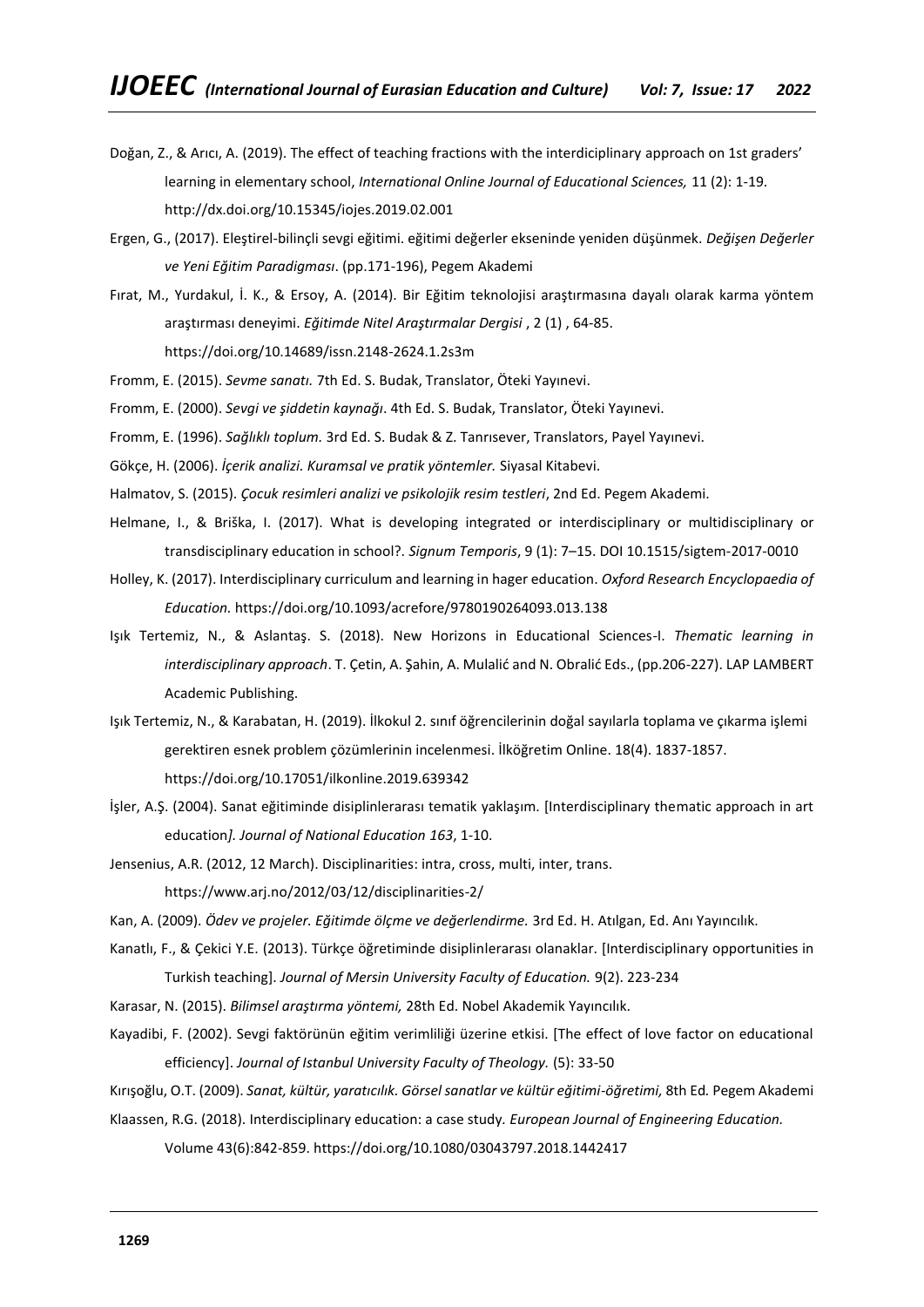- Kolucki, B., & Lemish, D. (2011). Çocuklarla iletişim. yetiştirme, ilham verme, heyecan uyandırma. Eğitme ve iyileştirme için ilkeler ve uygulamalar. Translators: Melike Diler. *United Nations Children's Fund (UNICEF).* https://www.unicef.org/turkey/media/2561/file/TURmedia\_Cocuklarla%20Iletisim.pdf.pdf
- Kutlu, Ö, Doğan, C.D., & Karakaya İ. (2009). Öğrenci başarısının belirlenmesi: performansa ve portfolyoya dayalı durum belirleme. 2nd Ed. Pegem Akademi.
- Lorimer, M.R. (2009). Using interdisciplinary arts educat to enhance. *Arts Education for the Whole Child.*  January/February 2009. 9-11
- Malchiodi, C.A. (2005). *Çocukların resimlerini anlamak.* T. Yurtbay, Translator. Epsilon Yayınevi.
- MEB. (2014-2015). *Milli eğitim bakanlığı öğretim programları*. *Ministry of National Education Curriculum.* https://mufredat.meb.gov.tr/Programlar.aspx
- McMillen, S., & Kennedy, C. (January 23, 2018). Three approaches to arts-integrated curriculum. *[Curriculum](https://www.onatlas.com/blog/category/curriculum-development) [Development,](https://www.onatlas.com/blog/category/curriculum-development) [Eucator](https://www.onatlas.com/blog/category/educator-insights) Insights*. https://www.onatlas.com/blog/three-approaches-to-arts-integratedcurriculum
- Önal, Ö., Kişioğlu, A.N., Uskun, E., & Evcil, F. Y. (2019). Öney hayvan sevgisi ölçeği geçerlilik ve güvenilirlik çalışması. [Oney animal love scale validity and reliability study]. *Turkish Clinics Journal of Health Sciences.*  5(3):625-34. https:// doi:10.5336/healthsci.2019-71961
- Özçelik, C. (2015). Disiplinlerarası öğretim yaklaşımına dayalı hazırlanan öğretim etkinlerinin, öğrencilerin geometrik cisimlerin hacimleri konusundaki akademik başarılana ve problem çözme becerilerine etkisi. [*The effect of teaching activities based on interdisciplinary teaching approach on students' academic achievement and problem solving skills on volumes of geometric objects*]. (Master thesis). Bartın University.
- Özçelik, C., & Semerci, N. (2016). Disiplinlerarası öğretim yaklaşımına dayalı hazırlanan öğretim etkinlerinin, öğrencilerin geometrik cisimlerin hacimleri konusundaki akademik başarılarına etkisi. [The effect of instructional tasks prepared based on inter-disciplinary instructional approach an students' academic achievement in the subject of volumes of geometric objects]. *Fırat University Journal of Social Sciences.* 26,(2), 141-150.<https://doi.org/10.18069/firatsbed.346912>
- Özen, Ö., & Gülaçtı F. (2010). Duyuşsal alan öğrenilerinden ve sevgi kuramları (sevgiye dair söylenecekler). Affaction and affectional theories of sensational field learning (statements on affection). [Affection and Affectional Theories of Sensational Field Learning (Statements on Affection)]. *ODU Social Sciences Institute Journal of Social Sciences Research.* (1)2: 135-149.

Özmen, H., & Karamustafaoğlu, O. (2019). *Eğitimde araştırma yöntemleri.* Pegem Akademi.

Paktuna Keskin, S. (2007). *Çöp çocuk çizimlerinde giz.* 2nd Ed. Boyut Yayınları.

- Reis. H.T., & Aron A. (2008) Love: What is it, why does it matter, and how does it operate? *SAGE Journals Perspectives on Psyhological Science.* 3(1):80-86. DOI: [10.1111/j.1745-6916.2008.00065.x](https://doi.org/10.1111/j.1745-6916.2008.00065.x)
- Repko, Kavaloski, Newell, Field et al., & Vess. (2021 10 April). Wyh teach with an interdisciplinary approach? Interdisciplinay teching increases student learning.

[https://serc.carleton.edu/sp/library/interdisciplinary/how.html /](https://serc.carleton.edu/sp/library/interdisciplinary/how.html%20/)[gabriela.trevisan@esefrassinetti.pt](mailto:gabriela.trevisan@esefrassinetti.pt)